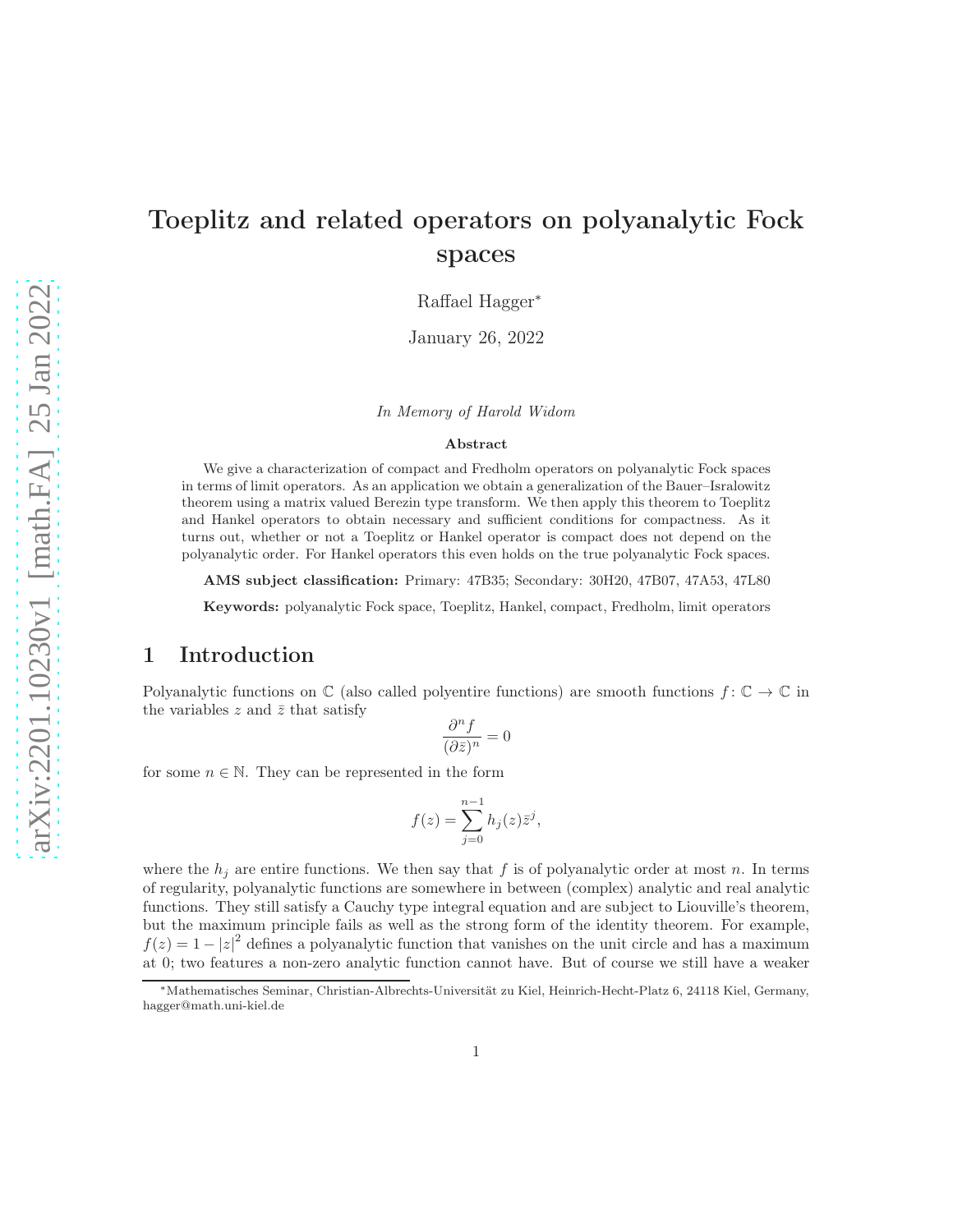form of the identity theorem, which also holds for real analytic functions: A polyanalytic function that vanishes on an open set is equal to 0 everywhere. We refer to [\[3\]](#page-18-0) for an overview of results on polyanalytic functions.

Polyanalytic functions have been studied for over a century as they naturally appear in the theory of elasticity [\[15,](#page-19-0) [20\]](#page-19-1). However, it was only recently discovered that certain polyanalytic function spaces posess an interesting creation-annihilation structure similar to the quantum harmonic oscillator [\[23\]](#page-19-2). Subsequently, several connections to time-frequency analysis, signal processing and quantum mechanics have been found. We refer the interested reader to [\[1,](#page-18-1) [22\]](#page-19-3) for now and return to related work after some introductory material.

Let  $\mu$  denote the Gaussian measure on  $\mathbb C$  defined by

<span id="page-1-1"></span>
$$
d\mu(z) = \frac{1}{\pi} e^{-|z|^2} dz.
$$
 (1.1)

The polyanalytic Fock space  $\mathcal{F}_n^2$  is the closed subset of  $L^2(\mathbb{C}, \mu)$  consisting of polyanalytic functions of order at most n. For  $n = 1$  we of course get the classical Fock space  $\mathcal{F}^2 = \mathcal{F}^2_1$  of analytic functions. Vasilevski [\[23\]](#page-19-2) now observed that the polyanalytic Fock spaces can be decomposed into an orthogonal sum of so-called true polyanalytic Fock spaces

$$
\mathcal{F}_n^2 = \bigoplus_{k=1}^n \mathcal{F}_{(k)}^2,
$$

where  $\mathcal{F}_{(k)}^2$  consists of those  $f \in L^2(\mathbb{C}, \mu)$  that can be written as

$$
f(z) = \frac{1}{(k-1)!} e^{|z|^2} \frac{\partial^{k-1}}{\partial z^{k-1}} \left( e^{-|z|^2} g(z) \right)
$$

for an entire function g. Now consider the following operators defined on  $\mathcal{F}_n^2$ .

$$
\mathfrak{a}^\dagger := \left(-\frac{\partial}{\partial z} + \bar{z}\right) \quad \text{and} \quad \mathfrak{a} := \frac{\partial}{\partial \bar{z}}.
$$

The operator  $\frac{1}{\sqrt{2}}$  $\frac{1}{k} \mathfrak{a}^{\dagger}$  is an isometric isomorphism between  $\mathcal{F}^2_{(k)}$  and  $\mathcal{F}^2_{(k+1)}$  with inverse  $\frac{1}{\sqrt{k}}$  $\frac{1}{k}$ a. In particular,  $N := \mathfrak{a}^{\dagger} \mathfrak{a}$  is the counting operator, that is,

$$
Nf = kf \quad \text{for } f \in \mathcal{F}_{(k+1)}^2,
$$

and it holds  $[\mathfrak{a}, \mathfrak{a}^\dagger] = I$ . Summing up all the true polyanalytic Fock spaces, we obtain  $L^2(\mathbb{C}, \mu)$ :

<span id="page-1-0"></span>
$$
L^{2}(\mathbb{C},\mu) = \bigoplus_{k=1}^{\infty} \mathcal{F}_{(k)}^{2};
$$
\n(1.2)

see [\[23,](#page-19-2) Corollary 2.4].

Just like  $\mathcal{F}^2$ , the true polyanalytic Fock spaces are reproducing kernel Hilbert spaces. Their reproducing kernels are given by

$$
K_{(k)}(z,w) = \frac{1}{(k-1)!} \left(-\frac{\partial}{\partial \bar{w}} + w\right)^{k-1} \left(-\frac{\partial}{\partial z} + \bar{z}\right)^{k-1} e^{z\bar{w}} = L_{k-1}^0(|z-w|^2) e^{z\bar{w}},
$$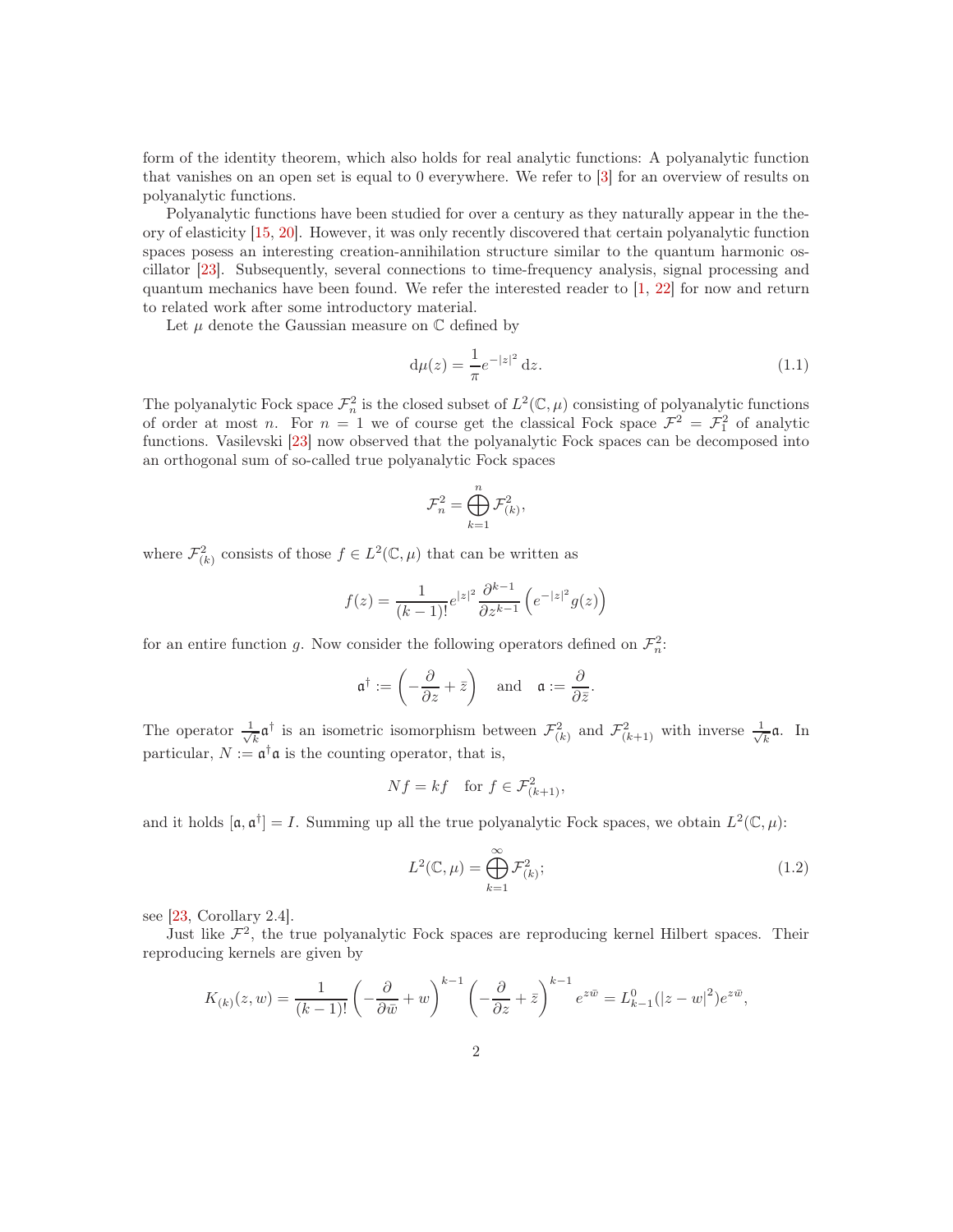where the

$$
L_k^{\alpha}(x) := \sum_{j=0}^k (-1)^j \binom{k+\alpha}{k-j} \frac{x^j}{j!}
$$

are the generalized Laguerre polynomials. Consequently, the orthogonal projection onto  $\mathcal{F}^2_{(k)}$  is given by

$$
P_{(k)}f(z) = \int_{\mathbb{C}} f(w)L_{k-1}^{0}(|z-w|^{2})e^{z\bar{w}} d\mu(w)
$$

for  $z \in \mathbb{C}$ ,  $f \in L^2(\mathbb{C}, \mu)$ . As  $\mathcal{F}_n^2$  is equal to the orthogonal sum of true polyanalytic Fock spaces, the orthogonal projection  $P_n$  onto  $\mathcal{F}_n^2$  is just the sum of the  $P_{(k)}$ . Using an identity for Laguerre polynomials, we get

$$
P_n f(z) = \int_{\mathbb{C}} f(w) L_{n-1}^1 (|z - w|^2) e^{z \bar{w}} d\mu(w)
$$

for  $z \in \mathbb{C}$ ,  $f \in L^2(\mathbb{C}, \mu)$ .

Via the decomposition [\(1.2\)](#page-1-0), we can define the isometry

$$
\mathfrak{A}^{\dagger} \colon L^{2}(\mathbb{C}, \mu) \to L^{2}(\mathbb{C}, \mu), \quad \mathfrak{A}^{\dagger} f = \mathfrak{A}^{\dagger} \sum_{k=1}^{\infty} f_{k} := \sum_{k=1}^{\infty} \frac{1}{\sqrt{k}} \mathfrak{a}^{\dagger} f_{k},
$$

where  $f_k := P_{(k)} f \in \mathcal{F}_{(k)}^2$  is the k-th component of  $f \in L^2(\mathbb{C}, \mu)$ . Its adjoint is of course given by

$$
\mathfrak{A}\colon L^2(\mathbb{C},\mu)\to L^2(\mathbb{C},\mu),\quad \mathfrak{A}f=\mathfrak{A}\sum_{k=1}^{\infty}f_k=\sum_{k=2}^{\infty}\frac{1}{\sqrt{k-1}}\mathfrak{a}f_k.
$$

By definition, we have  $\mathfrak{A}^{\dagger}(\mathcal{F}_{(k)}^2) = \mathcal{F}_{(k+1)}^2$ ,  $\mathfrak{A}(\mathcal{F}_{(k+1)}^2) = \mathcal{F}_{(k)}^2$  and  $\mathfrak{A}(\mathcal{F}_{(1)}^2) = \{0\}$ . In particular,  $\mathfrak{A}^{\dagger}$ and  $\mathfrak A$  can be seen as the forward and backward shift on  $\bigoplus^{\infty}$  $\bigoplus_{k=1}^{\infty} \mathcal{F}_{(k)}^2 \cong \ell^2(\mathbb{N}, \mathcal{F}^2)$ . It is also clear that  $\mathfrak{A}\mathfrak{A}^{\dagger} = I$  and  $\mathfrak{A}^{\dagger}\mathfrak{A} = (I - P_{(1)}).$ 

For bounded functions  $f$  we can now define polyanalytic Toeplitz and Hankel operators in the usual way:

$$
T_{f,(k)}: \mathcal{F}_{(k)}^2 \to \mathcal{F}_{(k)}^2, \quad T_{f,(k)}g = P_{(k)}(fg),
$$
  
\n
$$
T_{f,n}: \mathcal{F}_n^2 \to \mathcal{F}_n^2, \quad T_{f,n}g = P_n(fg),
$$
  
\n
$$
H_{f,(k)}: \mathcal{F}_{(k)}^2 \to L^2(\mathbb{C}, \mu), \quad H_{f,(k)}g = (I - P_{(k)})(fg),
$$
  
\n
$$
H_{f,n}: \mathcal{F}_n^2 \to L^2(\mathbb{C}, \mu), \quad H_{f,n}g = (I - P_n)(fg).
$$

For  $k = 1$  (or equivalently  $n = 1$ ) we just get the usual Toeplitz and Hankel operators on the standard analytical Fock space  $\mathcal{F}^2 = \mathcal{F}^2_1 = \mathcal{F}^2_{(1)}$ .

Shortly after Axler and Zheng [\[2\]](#page-18-2) proved a similar result for the Bergman space over the unit disk, Engliš  $[8]$  showed that a Toeplitz operator on  $\mathcal{F}^2$  is compact if and only if its Berezin transform vanishes at infinity. In fact, in both cases this is true not only for Toeplitz operators but for any finite sum of finite products of Toeplitz operators. This was later generalized to what we shall call the Bauer–Isralowitz theorem: A bounded linear operator on  $\mathcal{F}^2$  is compact if and only if it is in the C ∗ -algebra generated by all Toeplitz operators and its Berezin transform vanishes at infinity.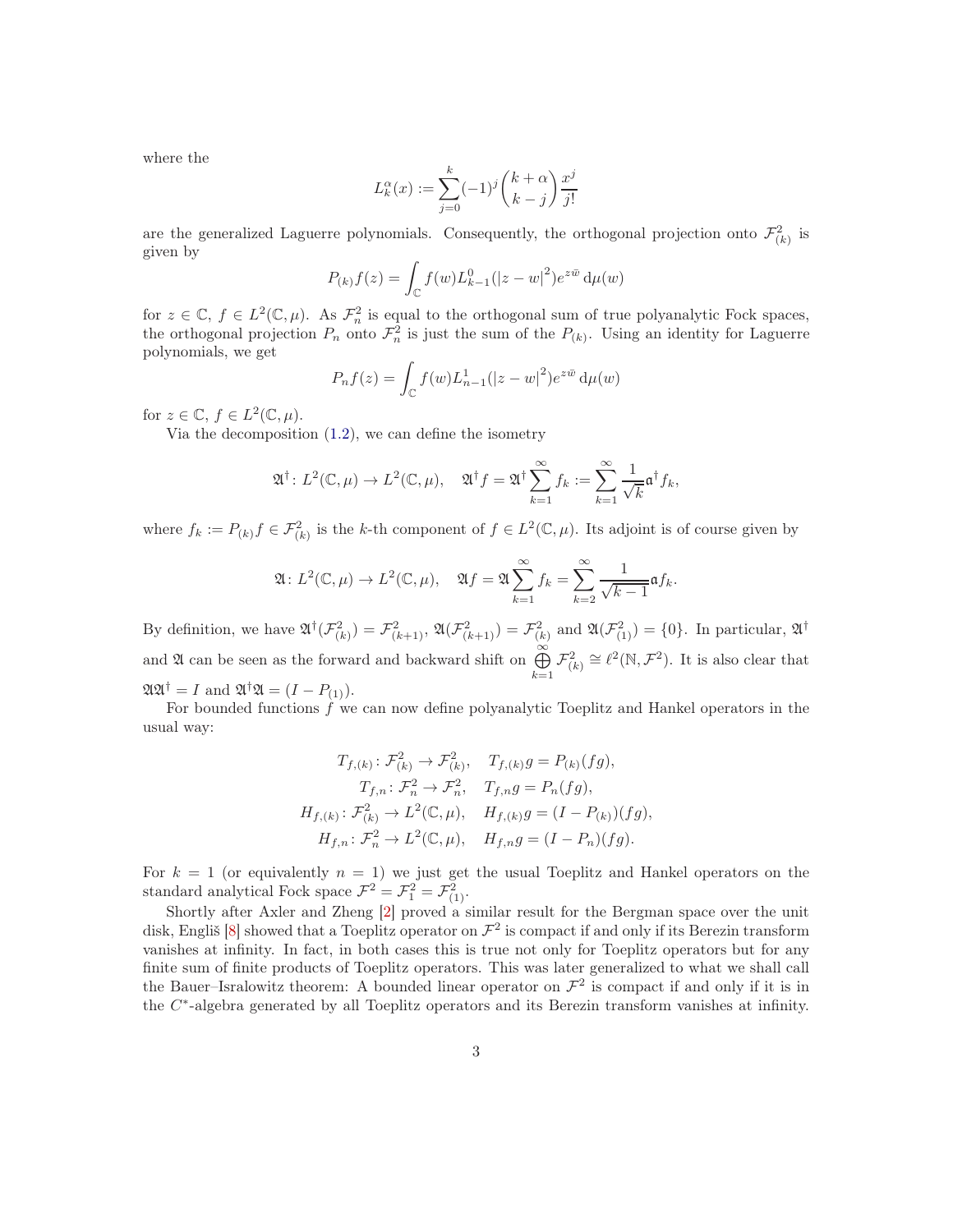Motivated by this result, many allegedly larger  $C^*$ -algebras of operators, such as the sufficiently and weakly localized operators [\[14,](#page-19-4) [26\]](#page-19-5), have been introduced where the same result would hold. However, in 2015 Xia [\[25\]](#page-19-6) proved the surprising result that all these algebras actually coincide with the closure of the set of all Toeplitz operators. All the different approaches notably had some limit operator type arguments in common, reminiscent of the Fredholm theory of sequence spaces. Consequently, in analogy to the sequence space case, another  $C^*$ -algebra, called the band-dominated operators, was introduced in [\[9\]](#page-18-4), which formalized the limit operator idea. It was later shown in [\[5\]](#page-18-5) that this would be again the same algebra, but the band-dominated approach of [\[9\]](#page-18-4) also provided a characterization of Fredholm operators. Moreover, it allowed to study Hankel operators, providing quick proofs for well-known compactness results as well as some new insights [\[13\]](#page-18-6).

Apart from different algebras, several authors also started considering different domains such as bounded symmetric domains [\[11\]](#page-18-7) and Bergman-type function spaces [\[19\]](#page-19-7) just to name a few. The structure of these results is always very similar. In order to be compact, an operator must be contained in a certain  $C^*$ -algebra and the Berezin transform must vanish at the boundary of the domain. In this paper we now present an example where the Berezin transform is not strong enough to characterize compactness, even within the reasonable algebra of band-dominated operators, which, as mentioned above, at least in case of the analytic Fock space is just the closure of the set of Toeplitz operators.

In [\[22\]](#page-19-3), Rozenblum and Vasilevski showed that a Toeplitz operator on a true polyanalytic Fock space  $\mathcal{F}_{(k)}^2$  is unitarily equivalent to a Toeplitz operator on  $\mathcal{F}^2$ , but with possibly very irregular symbol. They then offer the options of either considering Toeplitz operators on 'bad' spaces with 'nice' symbols or Toeplitz operators on 'nice' spaces with 'bad' symbols. Rozenblum and Vasilevski conclude that the second option is more promising. Our (operator algebraic) point of view here is somewhat different as the inner structure of the polyanalytic function spaces does not matter very much in our analysis. Indeed, the band-dominated operators look exactly the same on each true polyanalytic Fock space (in the sense that the algebras are isomorphic) and hence many results can be reduced directly to the analytic case via  $\mathfrak A$  and  $\mathfrak A^{\dagger}$ . This also lets us circumvent some of the problems in [\[18\]](#page-19-8), which prevented a generalization of the Bauer–Isralowitz theorem to polyanalytic Fock spaces. However, the downside is that our construction of the generalized Berezin transform is rather ad-hoc and therefore appears to be less natural. Nevertheless, we manage to obtain a generalization of the Bauer–Isralowitz theorem for polyanalytic Fock spaces using a matrix valued Berezin type transform. It is then not very suprising that our limit operator approach also provides generalizations of other typical results in the area such as the characterization of compact Hankel operators in terms of VMO-functions and the corresponding formula for the essential spectrum of Toeplitz operators. We note that the essential spectrum of polyanalytic Toeplitz operators did not get much attention in the literature so far. The only related (but much weaker) result known to the author is for the polyanalytic Bergman space over the unit disk and due to Wolf [\[24\]](#page-19-9). Maybe the most unexpected result of this paper is that the compactness of Hankel operators  $H_{f,(k)}$  on  $\mathcal{F}_{(k)}^2$  does not depend on the order k. It is somewhat expected from the work of Rozenblum and Vasilevski [\[22\]](#page-19-3) that if  $H_{f,(1)}$  is compact, then all other Hankel operators  $H_{f,(k)}$  are compact as well, but the other direction appears to be rather surprising in this context.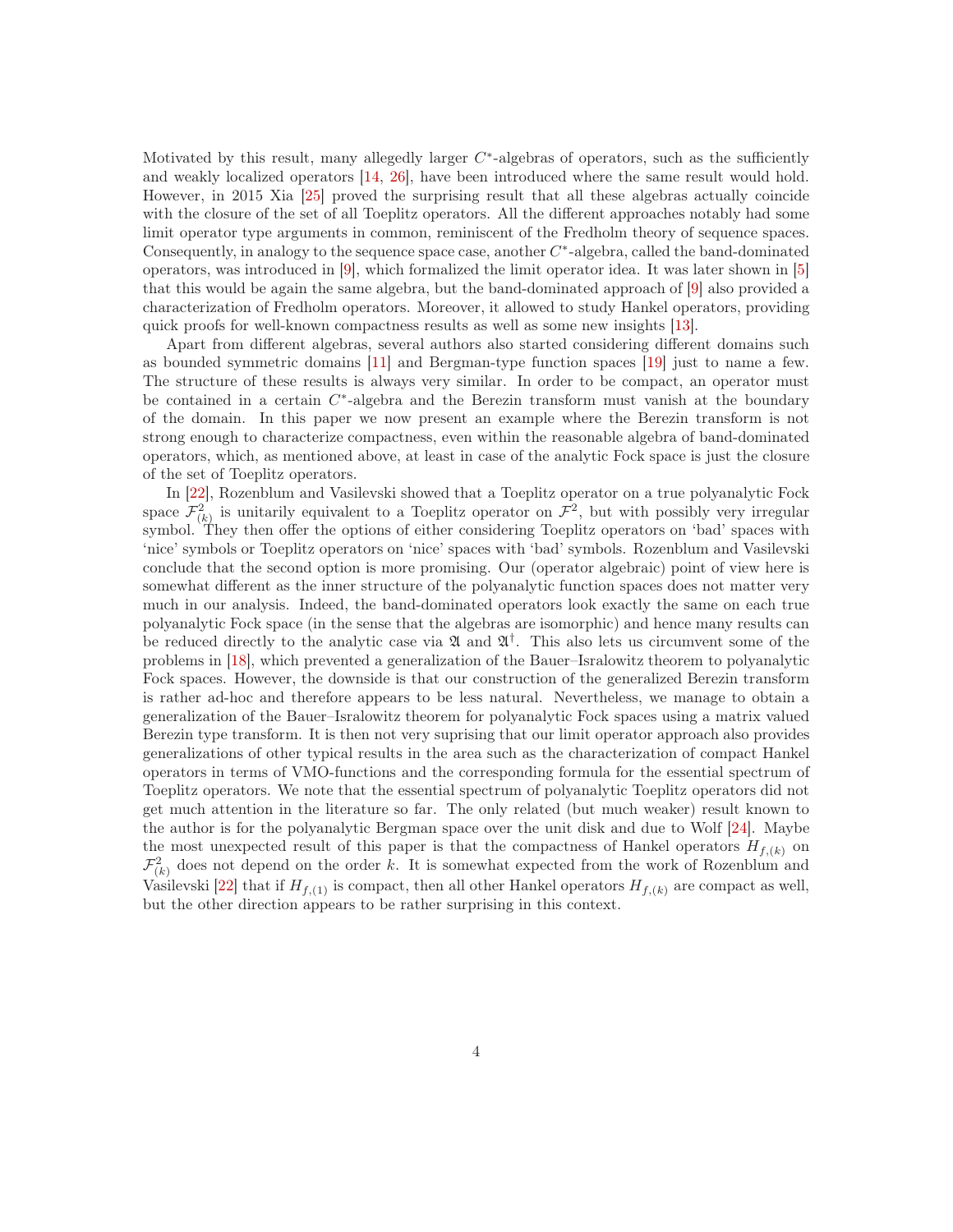## 2 Properties of  $\mathfrak A$  and  $\mathfrak A^\dagger$

We first introduce some more notation that will be needed later on. The algebra of bounded linear operators between two Hilbert spaces  $H_1$  and  $H_2$  will be denoted by  $\mathcal{L}(H_1, H_2)$ . If  $H_1 = H_2$ , we will just write  $\mathcal{L}(H_1)$ . Similarly, we will use  $\mathcal{K}(H_1, H_2)$  and  $\mathcal{K}(H_1)$  for the compact operators between the respective Hilbert spaces. The identity operator on any Hilbert space will be denoted by I. Furthermore, the characteristic function of a set  $K \subseteq \mathbb{C}$  will be denoted by  $\mathbb{1}_K$ . An open ball in  $\mathbb{C}$ with midpoint z and radius r will be denoted by  $B(z, r)$ .

The first property we are going to state is rather obvious, but still worth noting for later.

<span id="page-4-1"></span>**Proposition 1.** For every  $k \in \mathbb{N}$  we have  $\mathfrak{A}^{\dagger} P_{(k)} \mathfrak{A} = P_{(k+1)}$ .

*Proof.* As  $\mathfrak{AA}^{\dagger} = I$ ,  $\mathfrak{A}^{\dagger} P_{(k)} \mathfrak{A}$  is an orthogonal projection onto  $\mathcal{F}_{(k+1)}^2$ , hence equal to  $P_{(k+1)}$ .  $\Box$ 

Next, we need the concept of band-dominated operators. The notion originates in the theory of sequence spaces (see e.g. [\[21\]](#page-19-10)), but has also been introduced to Bergman and Fock spaces a few years ago in order to study compactness and Fredholm problems [\[9,](#page-18-4) [10\]](#page-18-8). A slightly more systematic introduction of band-dominated operators to non-discrete spaces is given in [\[12\]](#page-18-9).

<span id="page-4-2"></span>**Definition 2.** An operator  $T \in \mathcal{L}(L^2(\mathbb{C}, \mu))$  is called a band operator if

 $\sup \left\{ \text{dist}(K,K') : K, K' \subseteq \mathbb{C}, M_{1_{K'}}TM_{1_K} \neq 0 \right\} < \infty,$ 

where  $dist(K, K') := \inf_{w \in K, z \in K'} |w - z|$  is the distance between K and K'. T is called banddominated if it is the norm limit of a sequence of band operators. The set of band-dominated operators is denoted by BDO<sup>2</sup>. An operator T defined on  $\mathcal{F}^2_{(k)}$  or  $\mathcal{F}^2_n$  is called band-dominated if  $TP_{(k)} \in BDO^2$  or  $TP_n \in BDO^2$ , respectively. The sets of band-dominated operators in  $\mathcal{L}(\mathcal{F}_{(k)}^2)$ and  $\mathcal{L}(\mathcal{F}_n^2)$  will be denoted by  $\mathcal{A}_{(k)}^2$  and  $\mathcal{A}_n^2$ , respectively.

It turns out that the sets BDO<sup>2</sup>,  $\mathcal{A}_{(k)}^2$  and  $\mathcal{A}_n^2$  are actually C<sup>\*</sup>-algebras that contain all compact operators; see [\[12,](#page-18-9) Theorems 3.7 and 3.10]. Luckily, for most integral operators it is relatively staightforward to prove their membership in  $BDO<sup>2</sup>$ . The following lemma is a special case that essentially follows from Young's inequality.

<span id="page-4-0"></span>**Lemma 3.** Let  $\nu$  be the Gaussian measure defined by  $d\nu(z) := \frac{1}{2\pi}e^{-\frac{1}{2}|z|^2}dz$ ,  $g \in L^1(\mathbb{C}, \nu)$  and

$$
(Tf)(z) := \int_{\mathbb{C}} f(w)g(z-w)e^{z\bar{w}} d\mu(w)
$$

for  $z \in \mathbb{C}$  and  $f \in L^2(\mathbb{C}, \mu)$ . Then T defines a bounded linear operator on  $L^2(\mathbb{C}, \mu)$ ,  $T \in \text{BDO}^2$  and  $||T|| \leq 2 ||g||_{L^1(\mathbb{C}, \nu)}.$ 

*Proof.* For  $m \geq 0$  we define

$$
(T_m f)(z) := \int_{\mathbb{C}} f(w)g(z-w)1\!\!1_{B(0,m)}(z-w)e^{z\bar{w}} d\mu(w)
$$

for  $z \in C$  and  $f \in L^2(\mathbb{C}, \mu)$ . This implies

$$
|(T-T_m)f(z)|e^{-\frac{1}{2}|z|^2} \leq \frac{1}{\pi} \int_{\mathbb{C}} |f(w)|e^{-\frac{1}{2}|w|^2} 1_{\mathbb{C}\setminus B(0,m)}(z-w)|g(z-w)|e^{-\frac{1}{2}|z-w|^2} dw.
$$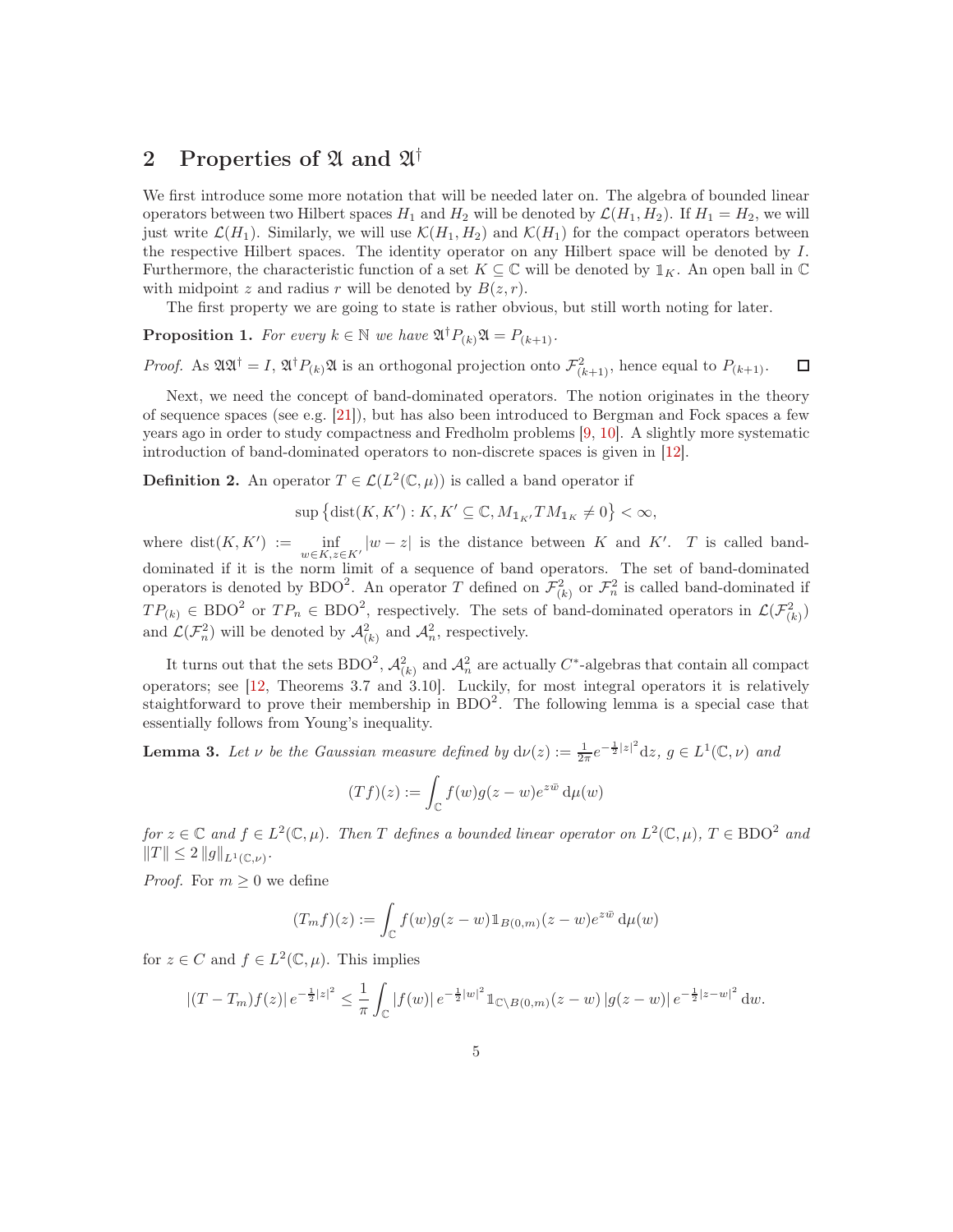Using Young's inequality, we get

$$
|| (T - T_m) f || \leq 2 ||f|| ||g1_{\mathbb{C} \setminus B(0,m)} ||_{L^1(\mathbb{C},\nu)}.
$$

For  $m = 0$  we obtain the boundedness of T and the norm estimate. As the operators  $T_m$  are obviously band operators, we also get  $T \in \text{BDO}^2$ . П

With this lemma we can now prove the following important proposition. We actually do not know if  $\mathfrak A$  and  $\mathfrak A^{\dagger}$  are in BDO<sup>2</sup> themselves, but for our purposes it is sufficent to know  $\mathfrak A P_{(k)}$ ,  $\mathfrak A^{\dagger} P_{(k)} \in$  $BDO<sup>2</sup>$ .

<span id="page-5-0"></span>**Proposition 4.**  $\mathfrak{A}P_{(k)}$  and  $\mathfrak{A}^{\dagger}P_{(k)}$  are contained in BDO<sup>2</sup> for all  $k \in \mathbb{N}$ .

*Proof.* As  $\mathfrak{A}^{\dagger}P_{(k)}$  is the adjoint of  $\mathfrak{A}P_{(k+1)}$  and BDO<sup>2</sup> is a C<sup>\*</sup>-algebra, it suffices to show that  $\mathfrak{A}P_{(k)} \in \text{BDO}^2$  for all  $k \in \mathbb{N}$ .  $\mathfrak{A}P_{(1)}$  vanishes, so assume  $k \geq 2$ . For  $k \geq 2$  the operator  $\mathfrak{A}P_{(k)}$  can be written as an integral operator:

$$
\mathfrak{A}P_{(k)}f(z) = \frac{1}{\sqrt{k-1}} \mathfrak{a}P_{(k)}f(z)
$$
  
= 
$$
\frac{1}{\sqrt{k-1}} \frac{\partial}{\partial \bar{z}} \int_{\mathbb{C}} f(w) L_{k-1}^{0}(|z-w|^2) e^{z\bar{w}} d\mu(w)
$$
  
= 
$$
-\frac{1}{\sqrt{k-1}} \int_{\mathbb{C}} f(w)(z-w) L_{k-2}^{1}(|z-w|^2) e^{z\bar{w}} d\mu(w),
$$

where  $f \in L^2(\mathbb{C}, \mu)$ ,  $z \in \mathbb{C}$  and we used  $(L_{k-1}^0)' = -L_{k-2}^1$ . Choosing  $g(z) := -\frac{1}{\sqrt{k}}$ .  $\frac{1}{k-1} z L_{k-2}^{1}(|z|^2),$ we obtain  $\mathfrak{A}P_{(k)} \in \mathrm{BDO}^2$  by Lemma [3.](#page-4-0)

As BDO<sup>2</sup> is a C<sup>\*</sup>-algebra, we also have  $P_{(k)} = \mathfrak{A}P_{(k+1)}\mathfrak{A}^{\dagger}P_{(k)} \in \text{BDO}^2$ . Obviously, one could also check this directly by the same argument as in Proposition [4.](#page-5-0)

<span id="page-5-1"></span>**Corollary 5.**  $P_{(k)}$ ,  $P_n \in \text{BDO}^2$  for all  $k, n \in \mathbb{N}$ .

As the multiplication operators  $M_f$  for  $f \in L^{\infty}(\mathbb{C}, \mu)$  are obviously contained in BDO<sup>2</sup>, all the Toeplitz and Hankel operators defined in the introduction are band-dominated.

<span id="page-5-3"></span>**Corollary 6.** Let  $k, n \in \mathbb{N}$  and  $f \in L^{\infty}(\mathbb{C}, \mu)$ . Then the operators  $T_{f,(k)}, T_{f,n}, H_{f,(k)}$  and  $H_{f,n}$ are band-dominated.

We also get the following corollary of Proposition [4.](#page-5-0) It shows that the algebras of banddominated operators on each true polyanalytic Fock space are isomorphic. This will allow us to jump back and forth between the spaces and, in particular, obtain a generalization of the Bauer– Isralowitz theorem.

<span id="page-5-2"></span>**Corollary 7.** The C<sup>\*</sup>-algebras  $\mathcal{A}_{(k)}^2$  are isomorphic for  $k \in \mathbb{N}$ . The isomorphism  $\mathcal{A}_{(1)}^2 \to \mathcal{A}_{(k)}^2$  is given by  $T \mapsto (\mathfrak{A}^{\dagger})^{k-1} T \mathfrak{A}^{k-1}$ .

For  $z \in \mathbb{C}$  the Weyl operators  $W_z: L^2(\mathbb{C}, \mu) \to L^2(\mathbb{C}, \mu)$  are defined by

$$
(W_z f)(w) = f(w - z)k_z(w).
$$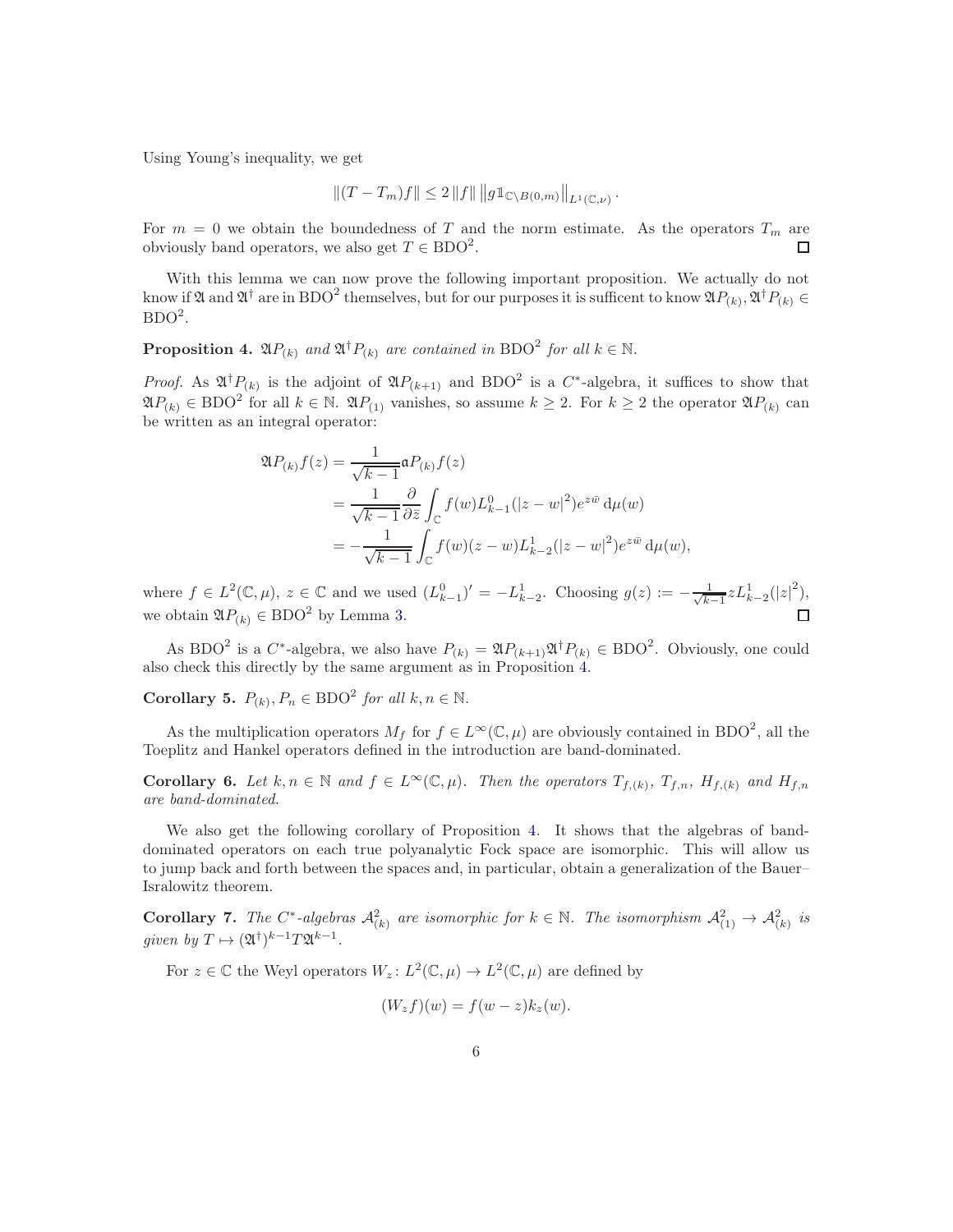The following properties of Weyl operators are well-known and easy to check:  $W<sub>z</sub>$  is unitary with  $W_z^* = W_{-z}$  and

<span id="page-6-3"></span>
$$
W_z W_w = e^{-i \operatorname{Im}(z\bar{w})} W_{z+w}.
$$
\n
$$
(2.1)
$$

Moreover,  $W_z$  obviously leaves  $\mathcal{F}_{(1)}^2$  invariant. Our next proposition shows that all the true polyanalytic Fock spaces are actually left invariant.

<span id="page-6-0"></span>**Proposition 8.** We have  $\mathfrak{A}W_z = W_z \mathfrak{A}$  and  $\mathfrak{A}^{\dagger}W_z = W_z \mathfrak{A}^{\dagger}$  for all  $z \in \mathbb{C}$ . In particular,  $\mathcal{F}_{(k)}^2$  is invariant under  $W_z$  and we have  $P_{(k)}W_z = W_z P_{(k)}$  for all  $k \in \mathbb{N}$ .

*Proof.* Let  $g \in \mathcal{F}_{(k)}^2$ . Then

$$
(\mathfrak{a}W_z g)(w) = \frac{\partial}{\partial \bar{w}} \big(g(w-z)k_z(w)\big) = \frac{\partial g}{\partial w}(w-z)k_z(w) = (W_z \mathfrak{a}g)(w),
$$

hence  $\mathfrak{A}W_z = W_z \mathfrak{A}$ . Taking adjoints yields the other equality since  $W_z^* = W_{-z}$ . The second claim follows via Proposition [1](#page-4-1) as  $\mathcal{F}_{(1)}^2$  is invariant under  $W_z$ .

Another useful property of the Weyl operators is

<span id="page-6-4"></span>
$$
W_{-z}M_fW_z = M_{f(\cdot+z)}\tag{2.2}
$$

for all  $f \in L^{\infty}(\mathbb{C}, \mu)$  and  $z \in \mathbb{C}$ ; see e.g. [\[9,](#page-18-4) Lemma 17].

#### <span id="page-6-5"></span>3 Limit operator methods

In this section we will briefly recall the limit operator methods developed in [\[12\]](#page-18-9) and show how they can be applied to operators on polyanalytic Fock spaces. The main idea of [\[12\]](#page-18-9) was to formulate a collection of very general assumptions that are needed to characterize compact and Fredholm operators in terms of limit operators. The assumptions are as follows.

<span id="page-6-1"></span>**Assumption 9** (Space). Let  $(X, d)$  be a proper metric space of bounded geometry that satisfies property A'. Assume that d is unbounded and let  $\mu$  be a Radon measure on X.

In our case we have  $X = \mathbb{C}$ , d is the usual Euclidean metric and  $\mu$  is the Gaussian measure defined in [\(1.1\)](#page-1-1). We will skip the definitions of the more technical terms and just mention that they are more or less trivially satisfied here. For details, we refer to [\[12,](#page-18-9) Example 6.5].

**Assumption 10** (Subspaces and projection). Let  $p \in (1,\infty)$  and let  $M^p \subseteq L^p(X,\mu)$  be a closed subspace with bounded projection  $P \in BDO^p$ . Moreover, assume that  $M_{1_K}P$  and  $PM_{1_K}$  are compact for all compact subsets  $K \subset X$ .

For simplicity we only consider the case  $p = 2$  here.  $M^2$  will be any of the polyanalytic Fock spaces  $\mathcal{F}_{(k)}^2$  or  $\mathcal{F}_n^2$ . In each case we choose the orthogonal projection discussed in the introduction for P. For these we have  $P \in BDO^2$  as shown in Corollary [5.](#page-5-1) That  $M_{1_K}P$  and  $PM_{1_K}$  are compact follows from a Hilbert-Schmidt type argument and will be proven in Theorem [14](#page-7-0) below.

<span id="page-6-2"></span>**Assumption 11** (Shifts). Fix  $x_0 \in X$ . For  $x \in X$  let  $\phi_x \colon X \to X$  be a bijective isometry with  $\phi_x(x_0) = x$ . Assume that  $\mu \circ \phi_x \ll \mu \ll \mu \circ \phi_x$  and let  $h_x$  be a measurable function such that  $|h_x|^p = \frac{d(\mu \circ \phi_x)}{d\mu}$   $\mu$ -almost everywhere. Assume that the maps  $x \mapsto \phi_x(y)$  and  $x \mapsto h_x(y)$  are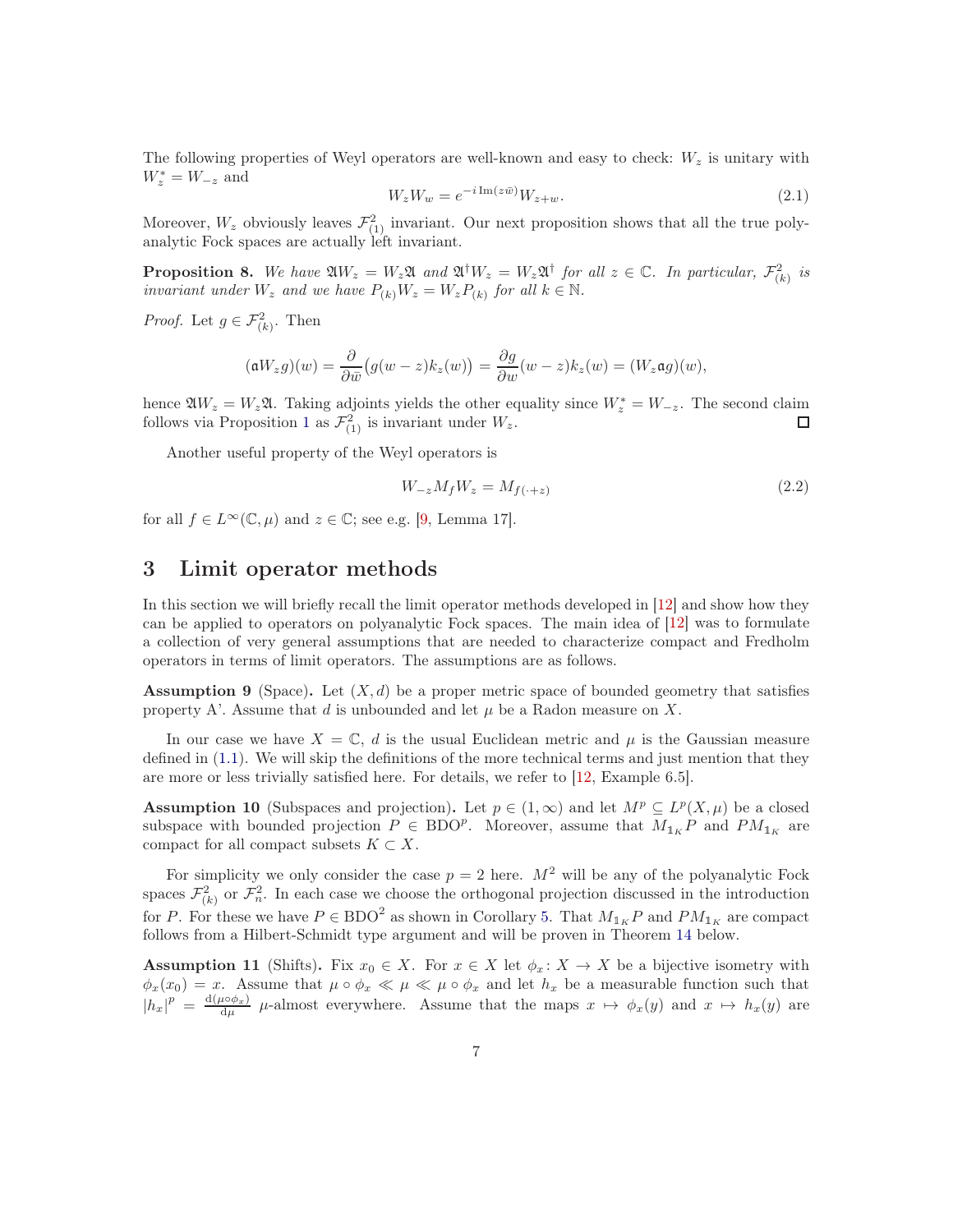continuous for  $\mu$ -almost every  $y \in X$ . For  $p \in (1,\infty)$  and  $x \in X$  let  $U_x^p: L^p(X, \mu) \to L^p(X, \mu)$  be defined by  $U_x^p f := (f \circ \phi_x) \cdot h_x$  and assume that  $x \mapsto M_{1_K} U_x^p P (U_x^p)^{-1} M_{1_{K'}}$  extends continuously to the Stone-Čech compactification  $\beta X$  of X for all compact sets  $K, K' \subset X$ .

We choose  $x_0 = 0$  and  $\phi_x(z) := z + x$  for each  $x \in \mathbb{C}$ . For  $\mu \circ \phi_x$  we get

$$
d(\mu \circ \phi_x)(z) = \frac{1}{\pi} e^{-|z+x|^2} dz = e^{-2 \operatorname{Re}(z\bar{x}) - |x|^2} d\mu(z)
$$

and hence  $\mu \circ \phi_x \ll \mu \ll \phi_x$  for all  $x \in \mathbb{C}$ . For  $h_x$  we choose  $h_x(z) := e^{-z\bar{x} - \frac{1}{2}|x|^2} = k_{-x}(z)$ . For  $U_x^2$  we then have

$$
(U_x^2 f)(z) = f(z+x)k_{-x}(z) = (W_{-x}f)(z).
$$

The last assumption trivially holds as  $U_x^2 = W_{-x}$  and P commute in our case by Proposition [8.](#page-6-0)

We have to admit that in the following the notation is a bit unfortunate as the sign convention is conflicting between  $[12]$  and earlier works such as  $[6]$  and  $[9]$ . We will use the former convention because it makes it compatible with the boundary values of the Berezin transform introduced later and consequently lets some results appear much cleaner (cf. Lemma [18](#page-10-0) or Lemma [19](#page-11-0) below). Anyway, let  $x \in \beta\mathbb{C} \setminus \mathbb{C}$  and choose a net  $(z_{\gamma})$  in  $\mathbb{C}$  that converges to  $x \in \beta\mathbb{C} \setminus \mathbb{C}$ . For  $H := \mathcal{F}_{(k)}^2$  or  $H := \mathcal{F}_n^2$  and  $T \in \mathcal{L}(H)$  band-dominated we define

$$
T_x g := \lim_{z_\gamma \to x} W_{-z_\gamma} T W_{z_\gamma} g
$$

for  $q \in H$ . This strong limit is guaranteed to exist and independent of the chosen net as shown in [\[12,](#page-18-9) Theorem 4.11].  $T_x$  is called a limit operator of  $T \in \mathcal{L}(H)$ . The main results of [\[12\]](#page-18-9) are now as follows:

Theorem 12 (Corollary 4.24 of [\[12\]](#page-18-9)). Assume that the Assumptions [9-](#page-6-1)[11](#page-6-2) are satisfied. Then  $K \in \mathcal{L}(M^p)$  is compact if and only if K is band-dominated and  $K_x = 0$  for all  $x \in \beta X \setminus X$ .

Theorem 13 (Theorem 4.38 of [\[12\]](#page-18-9)). Assume that the Assumptions [9-](#page-6-1)[11](#page-6-2) are satisfied. Further assume that  $T \in \mathcal{L}(M^p)$  is band-dominated. Then T is Fredholm if and only if  $T_x$  is invertible for all  $x \in \beta X \setminus X$ .

Translated to the case at hand we obtain the following theorem as a special case.

<span id="page-7-0"></span>**Theorem 14.** Let  $H := \mathcal{F}_{(k)}^2$  or  $H := \mathcal{F}_n^2$  for some  $k, n \geq 1$ .

- (a)  $K \in \mathcal{L}(H)$  is compact if and only if K is band-dominated and  $K_x = 0$  for all  $x \in \beta \mathbb{C} \setminus \mathbb{C}$ .
- (b) Let  $T \in \mathcal{L}(H)$  be band-dominated. Then T is Fredholm if and only if  $T_x$  is invertible for all  $x \in \beta \mathbb{C} \setminus \mathbb{C}.$

Proof. We only need to show that the Assumptions [9](#page-6-1)[-11](#page-6-2) are satisfied for the true polyanalytic Fock spaces  $\mathcal{F}_{(k)}^2$ . For  $\mathcal{F}_n^2 = \bigoplus_{n=1}^n$  $\bigoplus_{k=1} \mathcal{F}_{(k)}^2$  the theorem then follows as well because the theory ist stable under orthogonal sums (compare with the remark at the end of [\[12,](#page-18-9) Example 6.8]). Alternatively, the proof below also works for  $\mathcal{F}_n^2$ .

So let  $H := \mathcal{F}_{(k)}^2$  for some  $k \in \mathbb{N}$ . After the discussion above, the only condition left to prove is the compactness of  $M_{1_K} P_{(k)}$  and  $P_{(k)} M_{1_K}$  for compact sets  $K \subset \mathbb{C}$ .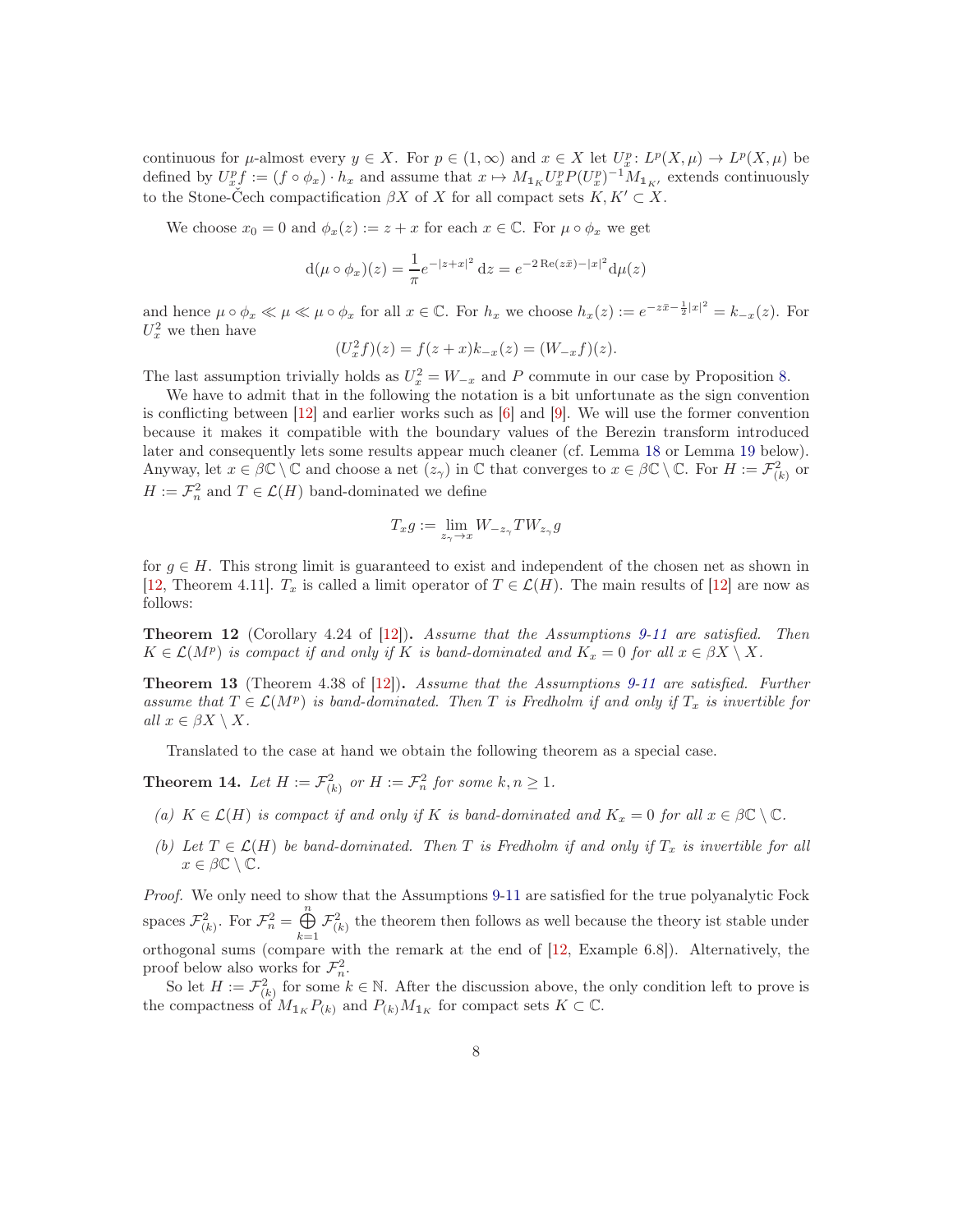We have

$$
P_{(k)}M_{1_K}f(z) = \int_K f(w)L_{k-1}^0(|z-w|^2)e^{z\bar{w}} d\mu(w)
$$

for  $f \in L^2(\mathbb{C}, \mu)$ ,  $z \in \mathbb{C}$ . This integral operator is Hilbert-Schmidt because

$$
\int_{\mathbb{C}} \int_{K} \left| L_{k-1}^{0} (|z-w|^2) e^{z\bar{w}} \right|^2 d\mu(w) d\mu(z) = \frac{1}{\pi^2} \int_{\mathbb{C}} \int_{K} \left| L_{k-1}^{0} (|z-w|^2) \right|^2 e^{-|z-w|^2} dw \, dz
$$
\n
$$
= \frac{1}{\pi^2} \int_{\mathbb{C}} \int_{K} \left| L_{k-1}^{0} (|z|^2) \right|^2 e^{-|z|^2} dw \, dz
$$
\n
$$
< \infty.
$$

A similar argument shows that  $M_{1_K} P_{(k)}$  is also Hilbert-Schmidt.

### 4 Generalized Berezin transforms

On  $\mathcal{F}_1^2 = \mathcal{F}^2$  one defines the Berezin transform  $\mathcal{B}(T)$  of an operator  $T \in \mathcal{L}(\mathcal{F}_1^2)$  as

$$
[\mathcal{B}(T)](z) := \langle Tk_z, k_z \rangle \, ,
$$

where  $k_z$  denotes the normalized reproducing kernels of  $\mathcal{F}_1^2$  given by

$$
k_z(w) = e^{w\overline{z} - \frac{1}{2}|z|^2}.
$$

From the Bauer–Isralowitz theorem we know that the compact operators on  $\mathcal{F}_1^2$  can be characterized via the Berezin transform. Namely,  $T \in \mathcal{L}(\mathcal{F}_1^2)$  is compact if and only if T is in the Toeplitz algebra and  $\mathcal{B}(T) \in C_0(\mathbb{C})$  [\[6,](#page-18-10) Theorem 1.1]. Note that in this case the Toeplitz algebra coincides with the algebra of band-dominated operators  $\mathcal{A}_1^2$  [\[5,](#page-18-5) Theorem 4.20].

As  $\mathcal{F}_n^2$  is also a reproducing kernel Hilbert space, one can of course ask the same question: Can the compact operators be characterized via the Berezin transform? Unfortunately, the answer ist no for  $n \geq 2$  (at least within  $\mathcal{A}_n^2$ ). Define the normalized reproducing kernels  $k_{z,n}$  as usual:

$$
k_{z,n}(w) := \frac{K(w,z)}{\|K(\cdot,z)\|} = \frac{1}{\sqrt{n}} L_{n-1}^1(|z-w|^2) e^{w\bar{z}-\frac{1}{2}|z|^2}.
$$

Then

$$
\langle (P_{(1)} - P_{(2)})k_{z,n}, k_{z,n} \rangle = \langle P_{(1)}k_{z,n}, k_{z,n} \rangle - \langle P_{(2)}k_{z,n}, k_{z,n} \rangle = \frac{1}{n} - \frac{1}{n} = 0
$$

for all  $z \in \mathbb{C}$ . However,  $P_{(1)} - P_{(2)}$  is obviously not compact.

Nevertheless, one can still characterize compactness on  $\mathcal{F}^2_n$  with a real analytic function, but it turns out to be matrix-valued. The set of complex  $n \times n$  matrices will be denoted by  $\mathbb{C}^{n \times n}$ .

**Definition 15.** Let  $k, n \in \mathbb{N}$ . For  $T \in \mathcal{L}(\mathcal{F}_{(k)}^2)$  we define

$$
\mathcal{B}_{(k)}(T)\colon \mathbb{C}\to \mathbb{C},\quad [\mathcal{B}_{(k)}(T)](z):=\langle Tl_{z,k},l_{z,k}\rangle
$$

and for  $T \in \mathcal{L}(\mathcal{F}_n^2)$  we define

$$
\mathcal{B}_n(T): \mathbb{C} \to \mathbb{C}^{n \times n}, \quad [\mathcal{B}_n(T)](z) := \begin{pmatrix} \langle Tl_{z,1}, l_{z,1} \rangle & \dots & \langle Tl_{z,n}, l_{z,1} \rangle \\ \vdots & & \vdots \\ \langle Tl_{z,1}, l_{z,n} \rangle & \dots & \langle Tl_{z,n}, l_{z,n} \rangle \end{pmatrix},
$$

 $\Box$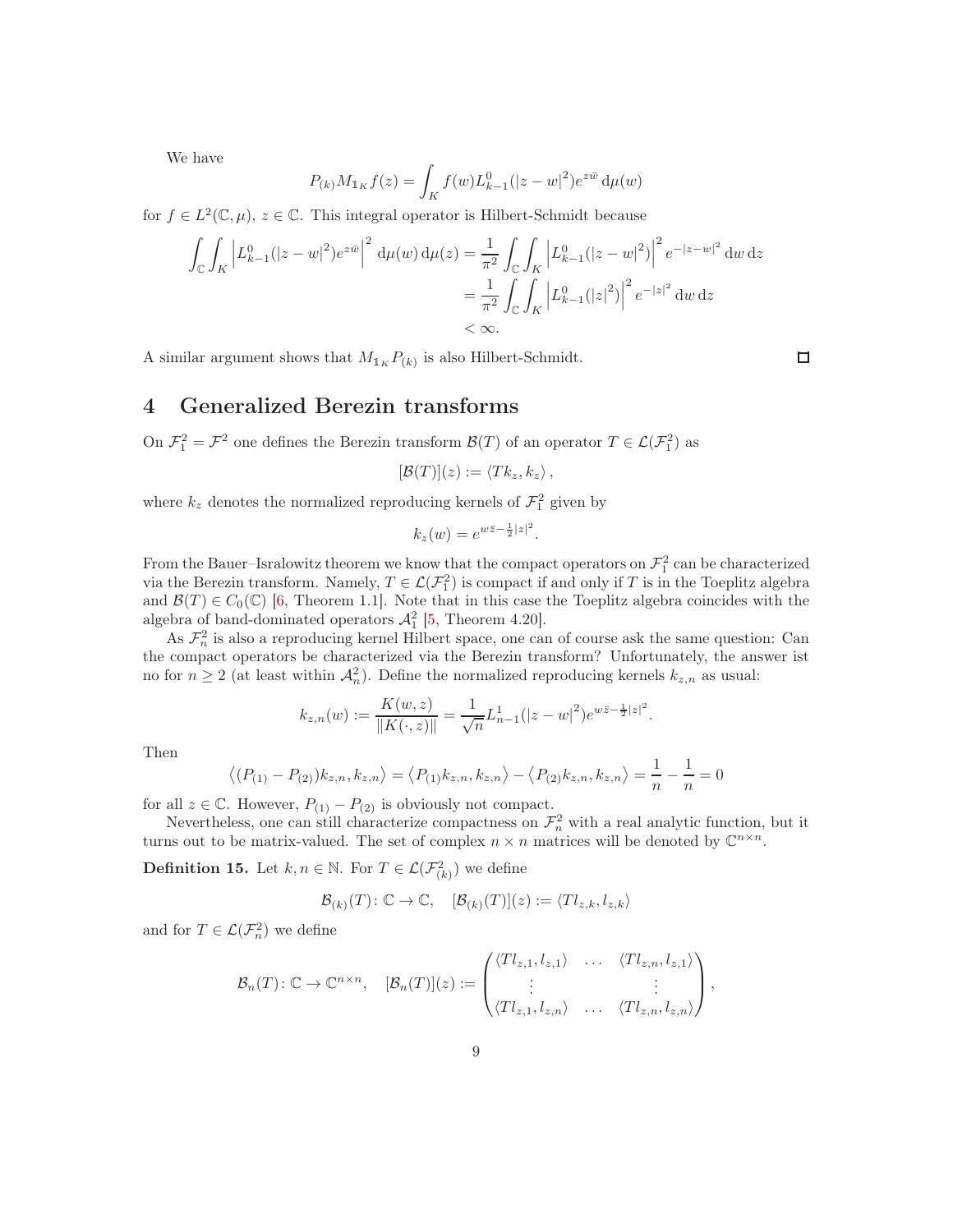where  $l_{z,k} \in \mathcal{F}_{(k)}^2$  is given by  $l_{z,k}(w) = \frac{1}{\sqrt{kz}}$  $\frac{1}{(k-1)!}(\bar{w}-\bar{z})^{k-1}e^{w\bar{z}-\frac{1}{2}|z|^2}$ . We will also use the notation T for the Berezin transform of  $P_1T|_{\mathcal{F}_1^2} \colon \mathcal{F}_1^2 \to \mathcal{F}_1^2$ . For  $f \in L^{\infty}(\mathbb{C}, \mu)$  we will use the abbreviations  $\mathcal{B}_n(f) := \mathcal{B}_n(T_{f,n}), \mathcal{B}_{(k)}(f) := \mathcal{B}_{(k)}(T_{f,(k)})$  and  $\tilde{f} := \mathcal{B}_1(f)$ .

Note that  $l_{z,k}$  is indeed in  $\mathcal{F}_{(k)}^2$  as

<span id="page-9-0"></span>
$$
l_{z,k}(w) = (\mathfrak{A}^\dagger)^{k-1} k_z(w),\tag{4.1}
$$

which is easily seen by induction. These generalized Berezin transforms thus inherit all the basic properties of the usual Berezin transform  $\mathcal{B} = \mathcal{B}_1$ . In particular,  $\mathcal{B}_{(k)}: \mathcal{L}(\mathcal{F}_{(k)}^2) \to C(\mathbb{C})$  and  $\mathcal{B}_n: \mathcal{L}(\mathcal{F}_n^2) \to C(\mathbb{C} \to \mathbb{C}^{n \times n})$  are injective bounded linear operators and their images consist of real analytic, Lipschitz continuous functions.

This also makes it evident why this is suitable to characterize compactness. Namely,  $T \in$  $\mathcal{L}(\mathcal{F}_n^2)$  is compact if and only if  $P_{(k)}T|_{\mathcal{F}_{(j)}^2} \in \mathcal{L}(\mathcal{F}_{(j)}^2, \mathcal{F}_{(k)}^2)$  is compact for all  $j, k = 1, ..., n$ , which is equivalent to  $P_{(1)}\mathfrak{A}^{k-1}T(\mathfrak{A}^{\dagger})^{j-1}|_{\mathcal{F}_{(1)}^2} \in \mathcal{L}(\mathcal{F}_{(1)}^2)$  being compact. As the Berezin transform of  $P_{(1)}\mathfrak{A}^{k-1}T(\mathfrak{A}^{\dagger})^{j-1}|_{\mathcal{F}_{(1)}^2}$  is given by

$$
\left\langle P_{(1)}\mathfrak{A}^{k-1}T(\mathfrak{A}^{\dagger})^{j-1}k_{z},k_{z}\right\rangle =\left\langle Tl_{z,j},l_{z,k}\right\rangle ,
$$

the following theorem now follows directly from the Bauer–Isralowitz theorem on  $\mathcal{F}^2$  [\[6,](#page-18-10) Theorem 1.1], [\[5,](#page-18-5) Theorem 4.20] mentioned above and Corollary [7.](#page-5-2)

<span id="page-9-2"></span>Theorem 16. Let  $i, k, n \in \mathbb{N}$ .

- (a)  $T \in \mathcal{L}(\mathcal{F}_{(j)}^2, \mathcal{F}_{(k)}^2)$  is compact if and only if  $TP_{(j)} \in \text{BDO}^2$  and  $z \mapsto \langle Tl_{z,j}, l_{z,k} \rangle$  is in  $C_0(\mathbb{C})$ .
- (b)  $T \in \mathcal{L}(\mathcal{F}_n^2)$  is compact if and only if  $T \in \mathcal{A}_n^2$  and  $\mathcal{B}_n(T) \in C_0(\mathbb{C} \to \mathbb{C}^{n \times n})$ .

As  $\mathfrak{A}^{\dagger}$  commutes with the Weyl operators (see Proposition [8\)](#page-6-0),  $\mathcal{B}_n$  also preserves the shift action.

<span id="page-9-1"></span>**Lemma 17.** Let  $T \in \mathcal{L}(\mathcal{F}_n^2)$ . We have

$$
[\mathcal{B}_n(W_{-\zeta}TW_{\zeta})](z) = [\mathcal{B}_n(T)](z+\zeta)
$$

for all  $\zeta, z \in \mathbb{C}$ .

*Proof.* Let  $j, k \in \{1, ..., n\}$ . By  $(2.1)$  and  $(4.1)$  we have

$$
W_{\zeta}l_{z,j} = W_{\zeta}(\mathfrak{A}^{\dagger})^{j-1}k_z = e^{-i \operatorname{Im}(\zeta \bar{z})} W_{z+\zeta}(\mathfrak{A}^{\dagger})^{j-1} \mathbb{1},
$$

hence

$$
\langle W_{-\zeta}TW_{\zeta}l_{z,j},l_{z,k}\rangle = \langle TW_{z+\zeta}(\mathfrak{A}^{\dagger})^{j-1}\mathbb{1}, W_{z+\zeta}(\mathfrak{A}^{\dagger})^{k-1}\mathbb{1}\rangle = \langle T(\mathfrak{A}^{\dagger})^{j-1}k_{z+\zeta}, (\mathfrak{A}^{\dagger})^{k-1}k_{z+\zeta}\rangle
$$
  
=  $\langle Tl_{z+\zeta,j}, l_{z+\zeta,k}\rangle$ .

Let us define the oscillation of a bounded continuous function  $f: \mathbb{C} \to \mathbb{C}^{n \times n}$  at z as

$$
Osc_z(f) := \sup \{ ||f(z) - f(w)|| : |z - w| \le 1 \},\
$$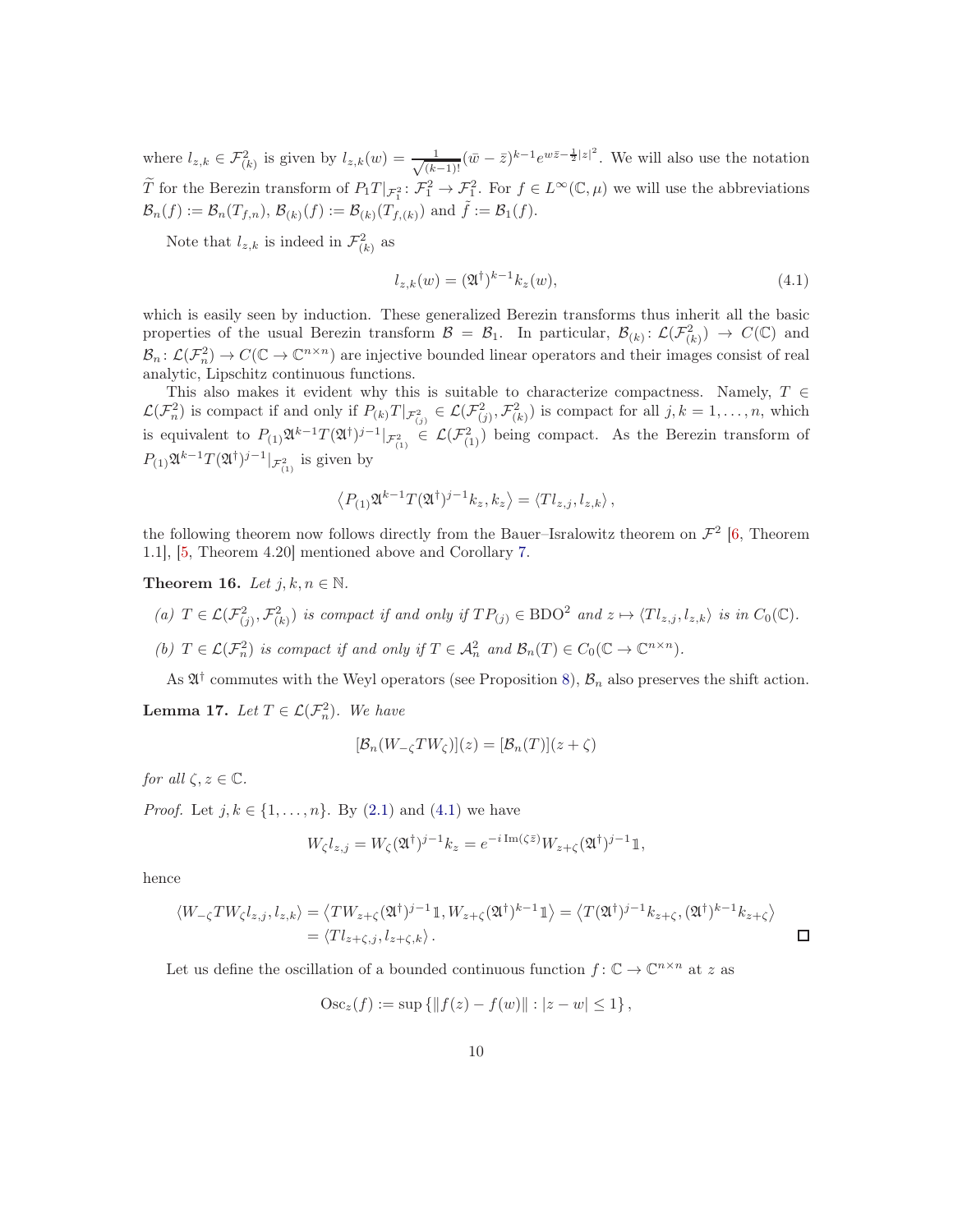where  $\|\cdot\|$  is of course the usual matrix norm on  $\mathbb{C}^{n\times n}$  induced by the Euclidean norm on  $\mathbb{C}^n$ . As  $z \mapsto \text{Osc}_z(f)$  is continuous and bounded, we can extend it to the Stone-Čech compactification of C. We will use the notation  $\text{Osc}_x(f)$  for the extension evaluated at some point  $x \in \beta \mathbb{C}$ .

We say that a bounded continuous function  $f: \mathbb{C} \to \mathbb{C}^{n \times n}$  has vanishing oscillation and write  $f \in \text{VO}(\mathbb{C} \to \mathbb{C}^n)$  if

$$
\lim_{|z| \to \infty} \text{Osc}_z(f) = 0.
$$

For  $n = 1$  we just write  $f \in \text{VO}(\mathbb{C})$  as usual. Note that  $f \in \text{VO}(\mathbb{C} \to \mathbb{C}^n)$  if and only if all of its matrix entries are in  $VO(\mathbb{C})$ .

The following is an adaptation of [\[11,](#page-18-7) Theorem 36]. Here,  $I_n$  denotes he  $n \times n$  identity matrix.

<span id="page-10-0"></span>**Lemma 18.** Let  $\lambda \in \mathbb{C}$  and  $x \in \beta \mathbb{C} \setminus \mathbb{C}$ .

- (a) For  $T \in \mathcal{A}_{(k)}^2$  we have  $T_x = \lambda I$  if and only if  $[\mathcal{B}_{(k)}(T)](x) = \lambda$  and  $\mathrm{Osc}_x(\mathcal{B}_{(k)}(T)) = 0$ .
- (b) For  $T \in \mathcal{A}_n^2$  we have  $T_x = \lambda I$  if and only if  $[\mathcal{B}_n(T)](x) = \lambda I_n$  and  $\text{Osc}_x(\mathcal{B}_n(T)) = 0$ .

Proof. The proofs of (a) and (b) are identical, so we only show (b).

Assume that  $T_x = \lambda I$ . Choose a net  $(z_\gamma)$  in C that converges to x. By Lemma [17,](#page-9-1) it follows

<span id="page-10-1"></span>
$$
\lim_{z_{\gamma} \to x} [\mathcal{B}_n(T)](z + z_{\gamma}) = \lim_{z_{\gamma} \to x} [\mathcal{B}_n(W_{-z_{\gamma}} TW_{z_{\gamma}})](z) = [\mathcal{B}_n(T_x)](z) = \lambda I_n
$$
\n(4.2)

for all  $z \in \mathbb{C}$ . In particular, choosing  $z = 0$ , we obtain  $[\mathcal{B}_n(T)](x) = \lambda I_n$ .

Now assume that  $\text{Osc}_x(\mathcal{B}_n(T)) \neq 0$ . Then there is an  $\varepsilon > 0$  and a net  $(z_\gamma)$  converging to x such that  $\text{Osc}_{z_{\gamma}}(\mathcal{B}_n(T)) > 2\varepsilon$  for all  $\gamma$ . For every  $\gamma$  we may choose a  $w_{\gamma} \in \mathbb{C}$  with  $|z_{\gamma} - w_{\gamma}| \leq 1$  such that

$$
\|[\mathcal{B}_n(T)](z_\gamma)-[\mathcal{B}_n(T)](w_\gamma)\|>\varepsilon.
$$

Without loss of generality we may assume that the net  $(z_{\gamma}-w_{\gamma})$  converges to some  $z \in \overline{B(0,1)}$ . The Lipschitz continuity of  $\mathcal{B}_n(T)$  then implies that there exists a  $C \geq 0$  such that

$$
\|[\mathcal{B}_n(T)](z_\gamma) - [\mathcal{B}_n(T)](w_\gamma)\| \leq \|[\mathcal{B}_n(T)](z_\gamma) - [\mathcal{B}_n(T)](z_\gamma - z)\| + \|[\mathcal{B}_n(T)](z_\gamma - z) - [\mathcal{B}_n(T)](w_\gamma)\|
$$
  
\n
$$
\leq \|[\mathcal{B}_n(T)](z_\gamma) - [\mathcal{B}_n(T)](z_\gamma - z)\| + C |z_\gamma - z - w_\gamma|.
$$

Using [\(4.2\)](#page-10-1), this tends to 0, which is a contradiction. Thus  $Osc_x(\mathcal{B}_n(T)) = 0$ .

Now assume that  $\text{Osc}_x(\mathcal{B}_n(T)) = 0$  and  $[\mathcal{B}_n(T)](x) = \lambda I_n$ . Choose a net  $(z_\gamma)$  in C that converges to  $x$ . Then, by Lemma [17](#page-9-1) again,

$$
[\mathcal{B}_n(T_x)](0) = \lim_{z_\gamma \to x} [\mathcal{B}_n(W_{-z_\gamma}TW_{z_\gamma})](0) = \lim_{z_\gamma \to x} [\mathcal{B}_n(T)](z_\gamma) = [\mathcal{B}_n(T)](x) = \lambda I_n.
$$

Moreover,

$$
\begin{aligned} ||[\mathcal{B}_n(T_x)](w) - [\mathcal{B}_n(T_x)](0)|| &= \lim_{z_\gamma \to x} ||[\mathcal{B}_n(W_{-z_\gamma}TW_{z_\gamma})](w) - [\mathcal{B}_n(W_{-z_\gamma}TW_{z_\gamma})](0)|| \\ &= \lim_{z_\gamma \to x} ||[\mathcal{B}_n(T)](w + z_\gamma) - [\mathcal{B}_n(T)](z_\gamma)|| \\ &\le \lim_{z_\gamma \to x} \text{Osc}_{z_\gamma}(\mathcal{B}_n(T)) \\ &= 0 \end{aligned}
$$

for  $|w| \leq 1$ . As  $\mathcal{B}_n(T_x)$  is real analytic, the identity theorem implies  $[\mathcal{B}_n(T_x)](w) = \lambda I_n$  for all  $w \in \mathbb{C}$ . The injectivity of  $\mathcal{B}_n$  thus shows  $T_x = \lambda I$  as expected.  $w \in \mathbb{C}$ . The injectivity of  $\mathcal{B}_n$  thus shows  $T_x = \lambda I$  as expected.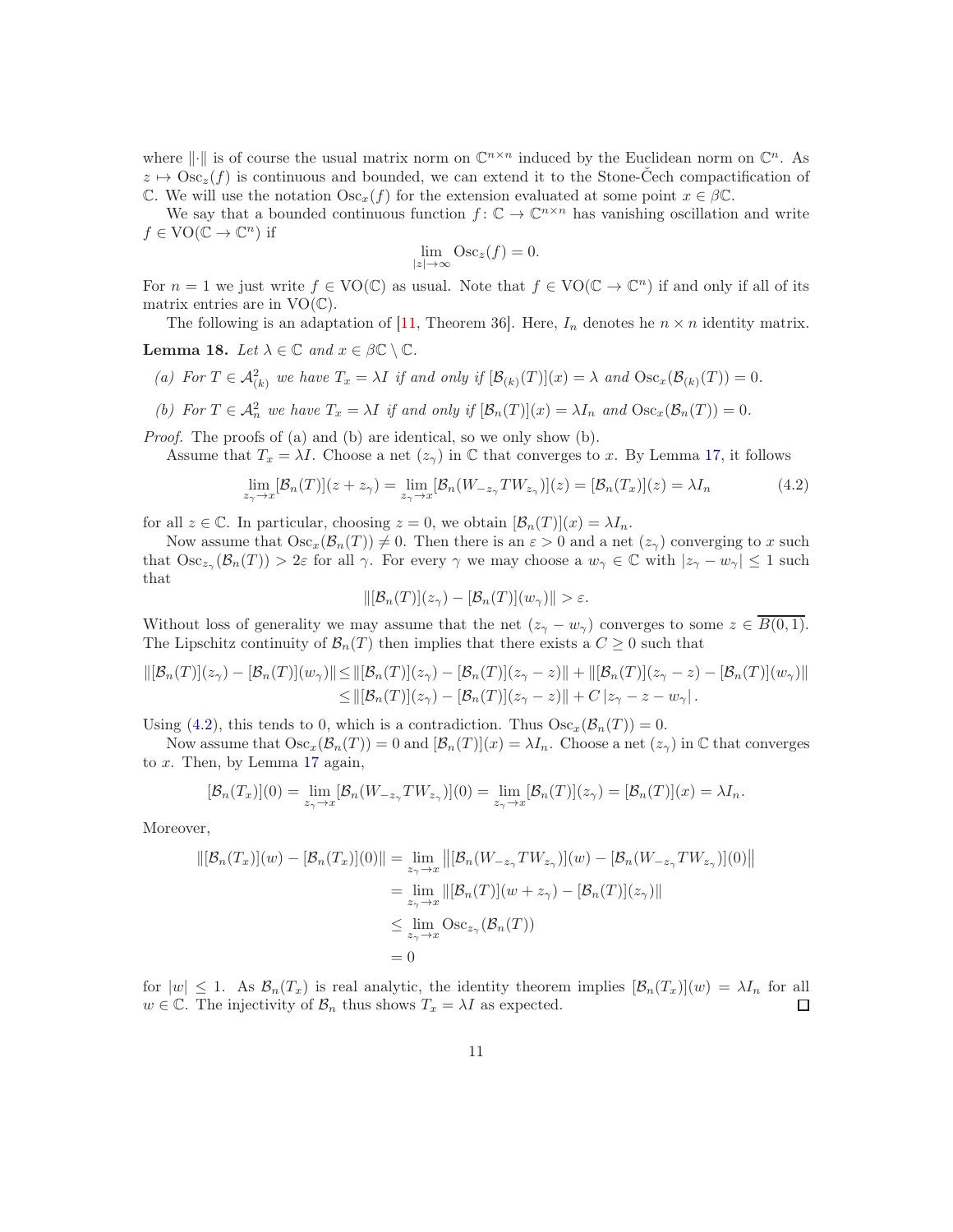<span id="page-11-0"></span>**Lemma 19.** Let  $x \in \beta \mathbb{C} \setminus \mathbb{C}$  and  $f \in \text{VO}(\mathbb{C})$ . Then  $(T_{f,n})_x = f(x)I$  for all  $n \in \mathbb{N}$ .

*Proof.* Choose a net  $(z_7)$  in C that converges to x. By Combining [\(2.2\)](#page-6-4) and Proposition [8,](#page-6-0) we get

$$
W_{-z_{\gamma}}T_{f,(k)}W_{z_{\gamma}}=T_{f(\cdot+z_{\gamma}),(k)}.
$$

It follows

$$
|f(w + z_{\gamma}) - f(x)| \le |f(w + z_{\gamma}) - f(z_{\gamma})| + |f(z_{\gamma}) - f(x)| \le \text{Osc}_{z_{\gamma}}(f) + |f(z_{\gamma}) - f(x)|
$$

for  $|w| \leq 1$ . Since  $f \in \text{VO}(\mathbb{C})$ , this converges to 0 uniformly in w. A straightforward induction argument now shows that the net  $(f(\cdot + z_{\gamma}))$  converges to the constant function  $f(x)$  uniformly on compact sets. This implies  $T_{f(\cdot+z_{\gamma})}$   $\longrightarrow$   $f(x)I$  in the strong operator topology. compact sets. This implies  $T_{f(\cdot+z_\gamma),n} \to f(x)I$  in the strong operator topology.

We now combine the previous two lemmas to our next theorem, which can be viewed as a generalization of Theorem [14](#page-7-0) (a). The formula for the essential spectrum is well-known in case  $k = 1$  (see [\[7,](#page-18-11) Theorem 19]).

<span id="page-11-1"></span>**Theorem 20.** Let  $T \in \mathcal{A}_{(k)}^2$ . The following are equivalent:

- (i) Every limit operator of  $T$  is a multiple of the identity.
- (ii)  $T = T_{f,(k)} + K$ , where  $f \in \text{VO}(\mathbb{C})$  and K is compact.

In that case f can be chosen as  $\mathcal{B}_{(k)}(T)$  and we have

$$
\mathrm{sp}_{\mathrm{ess}}(T)=[\mathcal{B}_{(k)}(T)](\beta\mathbb{C}\setminus\mathbb{C}).
$$

*Proof.* Assume that every limit operator of  $T$  is a multiple of the identity. Then Lemma [18](#page-10-0) implies  $f := \mathcal{B}_{(k)}(T) \in \text{VO}(\mathbb{C})$ . It remains to show that  $T - T_{f,(k)}$  is compact. Let  $x \in \beta \mathbb{C} \setminus \mathbb{C}$ . We know from Lemma [19](#page-11-0) that  $(T_{f,n})_x = f(x)I$  for every  $n \in \mathbb{N}$ . Since  $P_{(k)}$  commutes with the Weyl operators (see Proposition [8\)](#page-6-0) and  $T_{f,(k)} = P_{(k)} T_{f,n}|_{\mathcal{F}_{(k)}^2}$  for any  $n \geq k$ , this means that we also have  $(T_{f,(k)})_x = f(x)I$ . On the other hand, we also have  $T_x = f(x)I$  by Lemma [18.](#page-10-0) It follows  $(T - T_{f,(k)})_x = 0$ . As  $x \in \beta \mathbb{C} \setminus \mathbb{C}$  was arbitrary, Theorem [14](#page-7-0) (a) implies that  $T - T_{f,(k)}$  is indeed compact. Moreover, we get the formula  $sp_{ess}(T) = [\mathcal{B}_{(k)}(T)](\beta \mathbb{C} \setminus \mathbb{C})$  via Theorem [14](#page-7-0) (b).

Now assume that  $T = T_{f,(k)} + K$  for some  $f \in \text{VO}(\mathbb{C})$  and  $K \in \mathcal{K}(\mathcal{F}_{(k)}^2)$ . Using Theorem [14](#page-7-0) (a) and Lemma [19](#page-11-0) again, we obtain

$$
T_x = (T_{f,(k)})_x + K_x = f(x)I
$$

for every  $x \in \beta \mathbb{C} \setminus \mathbb{C}$ .

Next, we want to prove a version of this result for operators  $T \in \mathcal{A}_n^2$ . However, a priori it is not clear what function f one should take for the decomposition  $T = T_{f,n} + K$  because  $\mathcal{B}_n(T)$  is matrix valued. It turns out that any of the functions  $\mathcal{B}_{(k)}(T) := \mathcal{B}_{(k)}(P_{(k)}T |_{\mathcal{F}_{(k)}^2}), k = 1, \ldots, n$ works because they only differ by a  $C_0$ -function in that case.

<span id="page-11-2"></span>**Lemma 21.** Let  $T \in \mathcal{A}_n^2$  and assume that every limit operator of T is a multiple of the identity. Then

$$
g := \widetilde{T} - \mathcal{B}_{(k)}(T) \in C_0(\mathbb{C})
$$

for all  $k = 1, \ldots, n$ . In particular,  $T_{g,(k)}$  is compact.

 $\Box$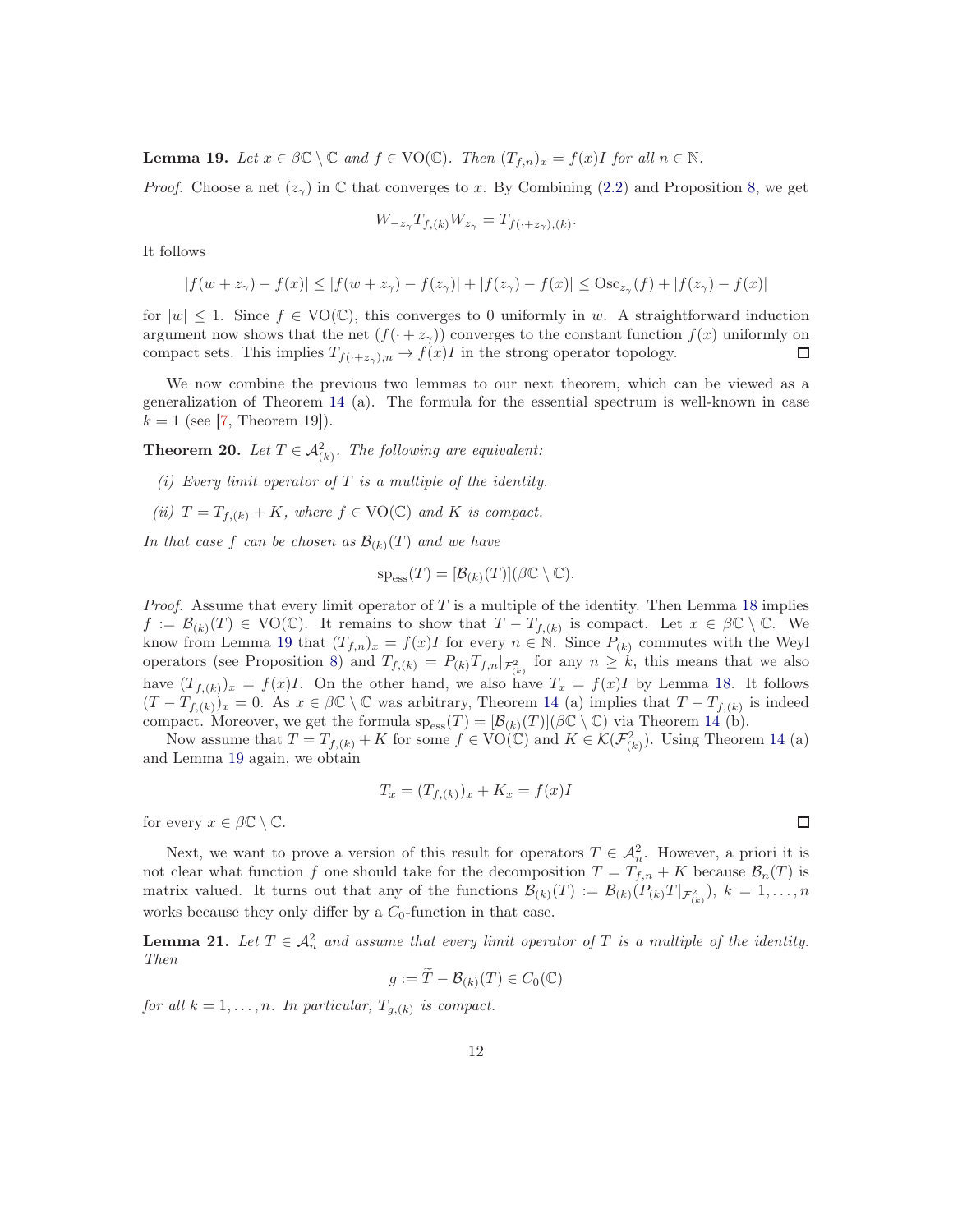Proof. Let  $k \in \{1, ..., n\}$ ,  $x \in \beta \mathbb{C} \setminus \mathbb{C}$  and  $T_x = \lambda I$  for some  $\lambda \in \mathbb{C}$ . This implies that  $(P_{(k)}T |_{\mathcal{F}_{(k)}^2})_x =$  $\lambda I$  as well because  $P_{(k)}$  commutes with  $W_z$  by Proposition [8.](#page-6-0) Thus  $[\mathcal{B}_{(k)}(T)](x) = \lambda$  for all  $k =$  $1, \ldots, n$  by Lemma [18.](#page-10-0) As  $x \in \beta \mathbb{C} \setminus \mathbb{C}$  was arbitrary,  $\widetilde{T} = \mathcal{B}_{(1)}(T)$  and  $\mathcal{B}_{(k)}(T)$  agree on  $\beta \mathbb{C} \setminus \mathbb{C}$ , which proves the first part of the lemma. That  $C_0$ -functions produce compact Toeplitz operators is easy to show directly, but also follows from Theorem [14](#page-7-0) (a) and Lemma [19.](#page-11-0) □

We can now formulate a version of Theorem [20](#page-11-1) for  $T \in \mathcal{A}_n^2$ .

<span id="page-12-0"></span>**Theorem 22.** Let  $T \in \mathcal{A}_n^2$ . The following are equivalent:

- (i) Every limit operator of  $T$  is a multiple of the identity.
- (ii)  $T = T_{f,n} + K$ , where  $f \in \text{VO}(\mathbb{C})$  and K is compact.

In that case f can be chosen as  $\widetilde{T}$  and we have

$$
\mathrm{sp}_{\mathrm{ess}}(T) = \widetilde{T}(\beta \mathbb{C} \setminus \mathbb{C}).
$$

*Proof.* Assume (i) and write  $T = \sum_{n=1}^{\infty}$  $\sum_{j,k=1} P_{(k)}TP_{(j)}$ . Combining Theorem [20](#page-11-1) with Lemma [21](#page-11-2) we get that  $P_{(k)}TP_{(k)} - P_{(k)}T_{\tilde{T},n}P_{(k)}$  is compact and  $\tilde{T} \in \text{VO}(\mathbb{C})$ .  $P_{(k)}TP_{(j)}$  and  $P_{(k)}T_{\tilde{T},n}P_{(j)}$  are also compact for  $j \neq k$ . In both cases this follows from Theorem [14](#page-7-0) as all limit operators are zero, respectively. We infer that  $T - T_{\widetilde{T},n}$  is compact, which implies (ii).

The other direction and the formula for the essential spectrum follow from Theorem [14](#page-7-0) and Lemma [19](#page-11-0) just like in the proof of Theorem [20.](#page-11-1)  $\Box$ 

#### 5 Compact Toeplitz and Hankel operators

In [\[22\]](#page-19-3) it was observed that a Toeplitz operator on a true polyanalytic Fock space  $\mathcal{F}_{(k)}^2$  is unitarily equivalent to a Toeplitz operator on the analytic Fock space  $\mathcal{F}^2$  with a much more irregular, possibly distributional, symbol. After that observation, Rozenblum and Vasilevski offer a choice of considering "operators with nice symbols in 'bad' spaces or operators in nice spaces with 'bad' symbols". Conversely, one would therefore expect that if we take a very good symbol, e.g. a symbol that induces a compact Toeplitz operator on  $\mathcal{F}^2$ , then this symbol would also induce an in this sense very good (or even better) Toeplitz operator on the polyanalytic spaces. The next result thus may not be very surprising and in fact follows directly from our considerations above. A related result was proven by different means in [\[18,](#page-19-8) Proposition 4.6].

<span id="page-12-1"></span>**Theorem 23.** Let  $k.n \in \mathbb{N}$  and  $f \in L^{\infty}(\mathbb{C}, \mu)$ .  $T_{f,1}$  is compact if and only if  $T_{f,n}$  is compact. In particular, if  $T_{(1)}$  is compact, then every  $T_{f,(k)}$  is compact as well.

*Proof.* As  $T_{f,1}$  is a compression of  $T_{f,n}$ , it is clear that if  $T_{f,n}$  is compact, then  $T_{f,1}$  is necessarily compact as well.

So assume that  $T_{f,1}$  is compact. By Theorem [16,](#page-9-2) we need to show that  $\mathcal{B}_n(T_{f,n}) \in C_0(\mathbb{C} \to$  $\mathbb{C}^{n \times n}$ ), that is, lim  $\lim_{|z| \to \infty} \langle T_{f,n} l_{z,j}, l_{z,k} \rangle = 0$  for all  $j, k = 1, \ldots, n$ . We have

$$
\langle T_{f,n}l_{z,j},l_{z,k}\rangle = \frac{1}{\sqrt{(j-1)!}\sqrt{(k-1)!}}\int_{\mathbb{C}}f(w)(\bar{w}-\bar{z})^{j-1}(w-z)^{k-1}e^{w\bar{z}+\bar{w}z-|z|^2}\,\mathrm{d}\mu(w)
$$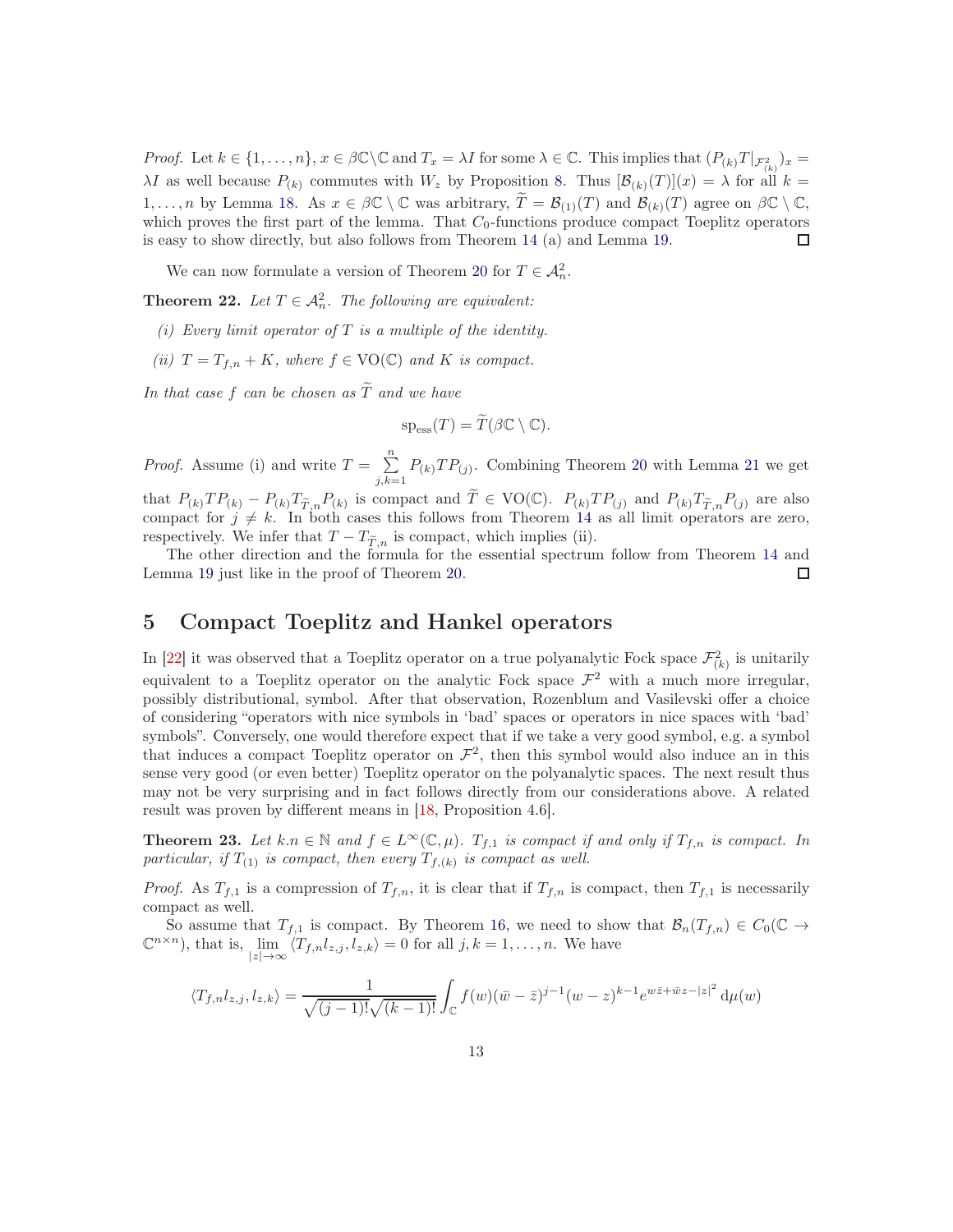$= \langle T_{f,1} \hat{l}_{z,k}, \hat{l}_{z,j} \rangle,$ 

where  $\hat{l}_{z,k}(w) = \frac{1}{\sqrt{(k-1)}}$  $\frac{1}{(k-1)!}(w-z)^{k-1}e^{w\bar{z}-\frac{1}{2}|z|^2}$ . Note that  $\hat{l}_{z,k} \in \mathcal{F}_1^2$  and

$$
\hat{l}_{z,k} = W_z m_k,
$$

where  $m_k$  is the monomial given by  $m_k(w) = \frac{1}{\sqrt{k}}$  $\frac{1}{(k-1)!}w^k$ . We thus have

$$
\langle T_{f,n}l_{z,j},l_{z,k}\rangle=\langle T_{f,1}W_{z}m_{k},W_{z}m_{k}\rangle=\langle W_{-z}T_{f,1}W_{z}m_{k},m_{k}\rangle\,,
$$

which converges to 0 as  $|z| \to \infty$  by Theorem [14](#page-7-0) (a).

Combining this result with Theorem [22,](#page-12-0) we obtain the following generalization. It particularly applies to Toeplitz operators of the form  $\lambda I + K$  with  $K \in \mathcal{K}(\mathcal{F}_n^2)$ , which is the case considered in [\[18,](#page-19-8) Proposition 4.6].

Corollary 24. Let  $n \in \mathbb{N}$  and  $f \in L^{\infty}(\mathbb{C}, \mu)$ . Every limit operator of  $T_{f,1}$  is a multiple of the identity if and only if every limit operator of  $T_{f,n}$  is a multiple of the identity.

*Proof.* The "if" direction is again obvious. So assume that every limit operator of  $T_{f,1}$  is a multiple of the identity. Theorem [22](#page-12-0) implies that  $\tilde{f} \in \text{VO}$  and  $T_{f-\tilde{f},1}$  is compact. This means that  $T_{f-\tilde{f},n}$ is also compact by Theorem [23.](#page-12-1) Using Theorem [22](#page-12-0) again, we see that every limit operator of  $T_{f,n}$ is a multiple of the identity as well.  $\Box$ 

Next, we turn our attention to Hankel operators. The theory developed in Section [3](#page-6-5) cannot be applied directly to them because they do not map into a polyanalytic Fock space. This can of course be circumvented by considering  $H_{f,n}^*H_{f,n} \in \mathcal{L}(\mathcal{F}_n^2)$  instead, which we will do later on. However, we will take a slightly more general approach first which provides a compactness characterization for all operators acting on  $L^2(\mathbb{C}, \mu)$ . For this we use the decomposition

$$
L^2(\mathbb{C}, \mu) = \bigoplus_{k=1}^{\infty} \mathcal{F}_{(k)}^2 \cong \ell^2(\mathbb{N}, \mathcal{F}^2)
$$

again. The (non-commutative) algebra  $\ell^{\infty}(\mathbb{N}, \mathcal{L}(\mathcal{F}^2))$  acts on  $\ell^2(\mathbb{N}, \mathcal{F}^2)$  via multiplication, that is, if  $g \in \ell^{\infty}(\mathbb{N}, \mathcal{L}(\mathcal{F}^2))$ , then

$$
m_g: \ell^2(\mathbb{N}, \mathcal{F}^2) \to \ell^2(\mathbb{N}, \mathcal{F}^2), \quad (m_g f)(k) = g(k) f(k)
$$

for  $f \in \ell^2(\mathbb{N}, \mathcal{F}^2)$ ,  $k \in \mathbb{N}$ . Moreover, we have the usual shift operators V acting on  $\ell^2(\mathbb{N}, \mathcal{F}^2)$  defined by

$$
(Vf)(1) := 0, \quad (Vf)(k+1) := f(k)
$$

for  $f \in \ell^2(\mathbb{N}, \mathcal{F}^2)$ ,  $k \in \mathbb{N}$ . One can now define band-dominated operators on  $\ell^2(\mathbb{N}, \mathcal{F}^2)$  with respect to their matrix structure as follows.

**Definition 25** (Definition 2.1.5 in [\[21\]](#page-19-10)). Let  $\omega \in \mathbb{N}$ . Operators of the form

$$
T = \sum_{j=0}^{\omega} m_{g_j} V^j + \sum_{j=1}^{\omega} m_{g_{-j}} (V^*)^j
$$

with  $g_j \in \ell^{\infty}(\mathbb{N}, \mathcal{L}(\mathcal{F}^2))$  are called band operators on  $\ell^2(\mathbb{N}, \mathcal{F}^2)$ . Operators obtained as the norm limit of a sequence of band operators are then called band-dominated on  $\ell^2(\mathbb{N}, \mathcal{F}^2)$ .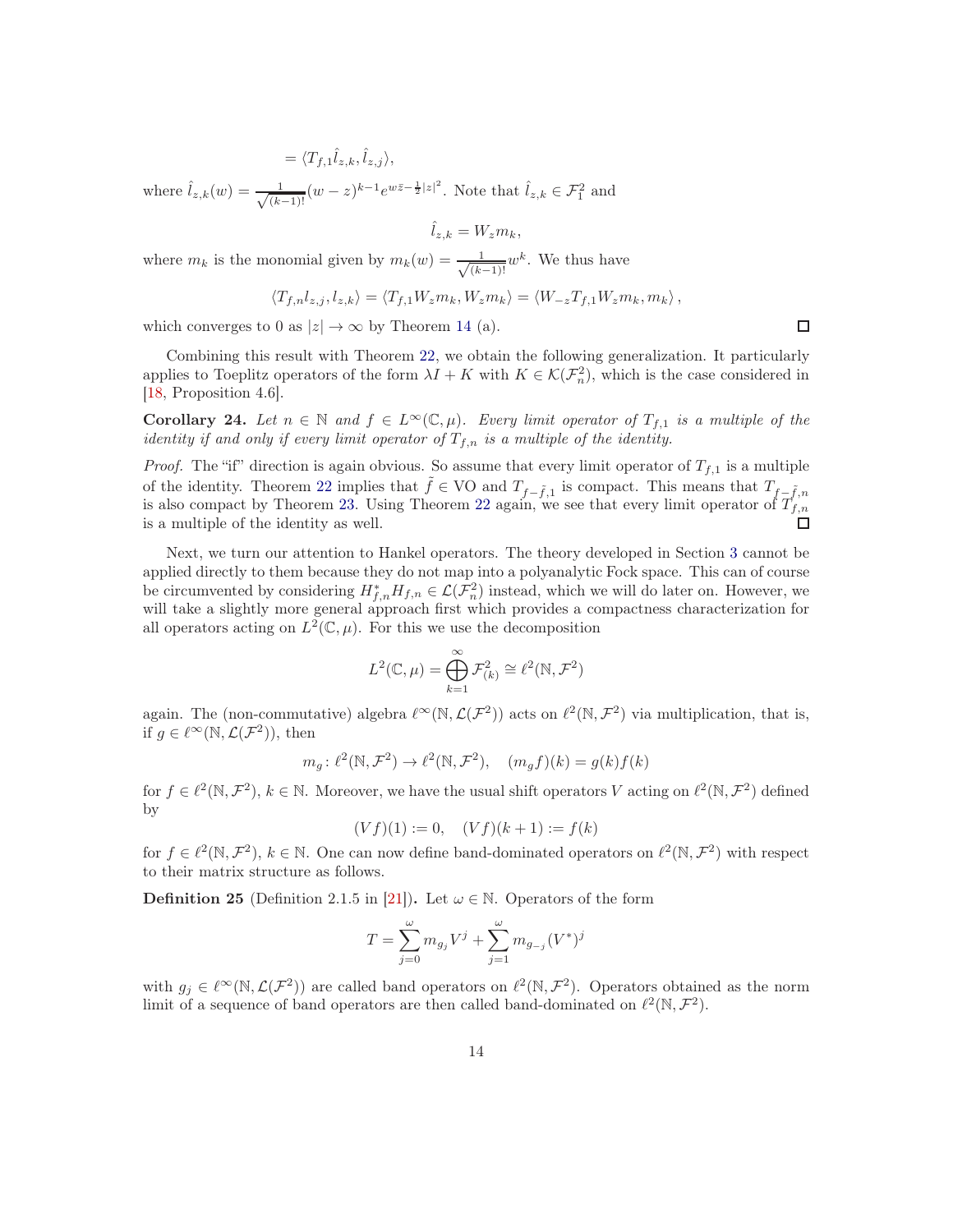One could of course also define band-dominated operators on  $\ell^2(\mathbb{N}, \mathcal{F}^2)$  just like we did for  $L^2(\mathbb{C},\mu)$  $L^2(\mathbb{C},\mu)$  $L^2(\mathbb{C},\mu)$  in Definition 2 and it is not difficult to show that this would be an equivalent definition (see e.g. [\[21,](#page-19-10) Theorem 2.1.6]). However, using this version makes it a little more obvious why these operators are called band-dominated and it will also be more straightforward to use in the proof of the next theorem. We emphasize that it is important not to confuse the two notions of banddominated operators, though, which is why we added the suffix "on  $\ell^2(\mathbb{N}, \mathcal{F}^2)$ ". Indeed, they act on different spaces  $(L^2(\mathbb{C}, \mu)$  vs.  $\ell^2(\mathbb{N}, \mathcal{F}^2))$  and are not equivalent via the isomorphism

$$
U: L^2(\mathbb{C}, \mu) \to \ell^2(\mathbb{N}, \mathcal{F}^2).
$$

Example 26.

(a) Consider the Hankel operator  $H_{f,1}$  for  $f(z) = e^{i|z|^2}$ . Then  $H_{f,1}$  is band-dominated by Corol-lary [6.](#page-5-3) We claim that  $UH_{f,1}U^{-1}$  is not band-dominated on  $\ell^2(\mathbb{N}, \mathcal{F}^2)$ . So assume by contradiction that  $U H_{f,1} U^{-1}$  is band-dominated on  $\ell^2(\mathbb{N}, \mathcal{F}^2)$ . Then necessarily  $\|(I - P_n) H_{f,1} P_1\| \to 0$ as  $n \to \infty$  by [\[17,](#page-19-11) Propositions 1.20 and 1.48]. The Toeplitz operator  $T_{f,1}$  is compact, which can be deduced directly from its eigenvalues (see [\[4,](#page-18-12) Example (A)]). By Theorem [23,](#page-12-1) this means that for every  $n \in \mathbb{N}$  the operator  $P_n M_f P_1 = T_{f,n} P_1$  is compact as well. Combining this with  $||(I - P_n)H_{f,1}P_1|| \to 0$  shows that  $H_{f,1}P_1$  is also compact. But this would mean that

$$
P_1 = P_1 M_{\bar{f}} M_f P_1 = P_1 M_{\bar{f}} H_{f,1} P_1 + P_1 M_{\bar{f}} T_{f,1} P_1,
$$

is compact, which is obviously a contradiction. This shows that  $U H_{f,1} U^{-1}$  is not banddominated on  $\ell^2(\mathbb{N}, \mathcal{F}^2)$ .

(b) To give an operator  $T \notin BDO^2$  such that  $UTU^{-1}$  is band-dominated on  $\ell^2(\mathbb{N}, \mathcal{F}^2)$  is much simpler; many such examples can be found in the literature. As a specific example we mention the operator

$$
T: L^{2}(\mathbb{C}, \mu) \to L^{2}(\mathbb{C}, \mu), \quad (Tf)(z) = f(-z).
$$

T leaves every  $\mathcal{F}_{(k)}^2$  invariant, which implies that  $UTU^{-1}$  is a band operator (with just one diagonal) on  $\ell^2(\mathbb{N}, \mathcal{F}^2)$ . On the other hand,

$$
\widetilde{T}(z) = \langle Tk_z, k_z \rangle = \langle k_{-z}, k_z \rangle = e^{-2|z|^2} \to 0
$$

as  $|z| \to \infty$ . So if T was band-dominated, then T restricted to  $\mathcal{F}_1^2$  would be compact by Theorem [16,](#page-9-2) which it obviously is not. Further, maybe more interesting examples are provided in [\[5,](#page-18-5) Example 2], for instance.

The next theorem now provides a limit operator type characterization of compact operators on  $L^2(\mathbb{C},\mu).$ 

<span id="page-14-1"></span>**Theorem 27.** Let  $T \in \mathcal{L}(L^2(\mathbb{C}, \mu))$ . Then T is compact if and only if  $T \in \text{BDO}^2$ ,  $UTU^{-1}$  is band-dominated on  $\ell^2(\mathbb{N}, \mathcal{F}^2)$ ,  $W_{-z}TW_z \to 0$  strongly as  $|z| \to \infty$  and

<span id="page-14-0"></span>
$$
\lim_{k \to \infty} ||P_n \mathfrak{A}^k T (\mathfrak{A}^\dagger)^k P_n|| = 0 \tag{5.1}
$$

for every  $n \in \mathbb{N}$ .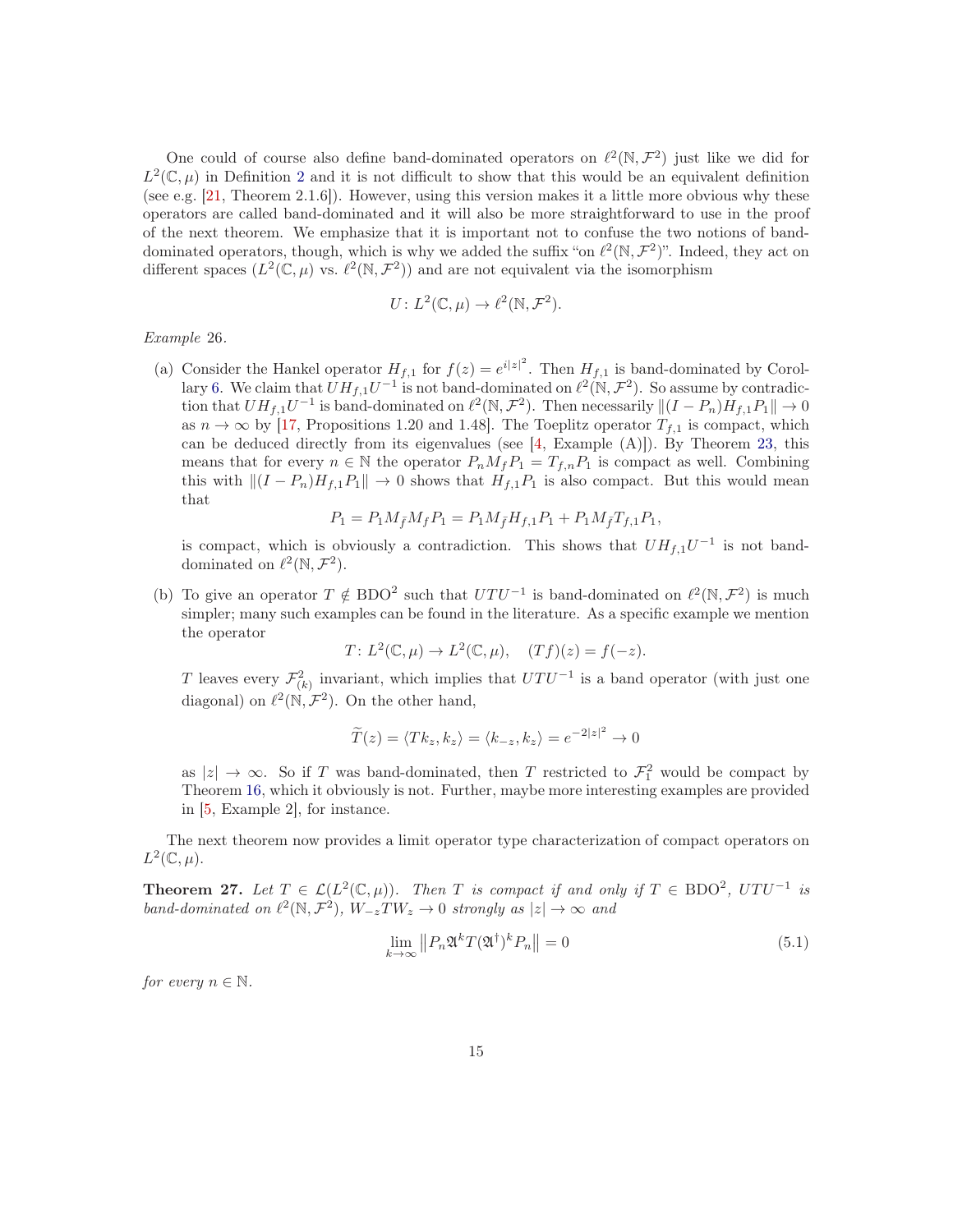Proof. Define

$$
\mathcal{K}(\ell^2(\mathbb{N},\mathcal{F}^2),\mathcal{P}) := \left\{ K \in \mathcal{L}(\ell^2(\mathbb{N},\mathcal{F}^2)) : \|K - \hat{P}_n K\| + \|K - K\hat{P}_n\| \to 0 \text{ as } n \to \infty \right\},\
$$

where  $\hat{P}_n := UP_n U^{-1}$  is the orthogonal projection onto  $\ell^2(\{1,\ldots,n\},\mathcal{F}^2)$ . We will first show that  $K \in \mathcal{K}(\ell^2(\mathbb{N}, \mathcal{F}^2), \mathcal{P})$  if and only if K is band-dominated on  $\ell^2(\mathbb{N}, \mathcal{F}^2)$  and

<span id="page-15-0"></span>
$$
\lim_{k \to \infty} \left\| \hat{P}_n (V^*)^k K V^k \hat{P}_n \right\| = 0. \tag{5.2}
$$

This follows from a standard limit operator argument; nevertheless, we provide some details for the convenience of the reader. First observe that if  $K \in \mathcal{K}(\ell^2(\mathbb{N}, \mathcal{F}^2), \mathcal{P})$ , then

<span id="page-15-1"></span>
$$
||K - \hat{P}_n K \hat{P}_n|| \le ||K - \hat{P}_n K|| + ||\hat{P}_n K - \hat{P}_n K \hat{P}_n|| \to 0
$$
\n(5.3)

as  $n \to \infty$ .  $\hat{P}_n K \hat{P}_n$  is obviously a band operator on  $\ell^2(\mathbb{N}, \mathcal{F}^2)$  and so all  $K \in \mathcal{K}(\ell^2(\mathbb{N}, \mathcal{F}^2), \mathcal{P})$  are band-dominated on  $\ell^2(\mathbb{N}, \mathcal{F}^2)$ . Moreover, since  $\hat{P}_n V^k = 0$  for  $k \ge n$ , we have

$$
\lim_{k \to \infty} \left\| (V^*)^k K V^k \right\| = \lim_{k \to \infty} \left\| (V^*)^k (K - K \hat{P}_n) V^k \right\| = 0.
$$

In particular,  $\lim_{k \to \infty} \left\| \hat{P}_n(V^*)^k K V^k \hat{P}_n \right\| = 0.$  $k\rightarrow\infty$ 

Conversely, assume that K is a band operator on  $\ell^2(\mathbb{N}, \mathcal{F}^2)$  and satisfies  $\left\|\hat{P}_n(V^*)^kKV^k\hat{P}_n\right\|\to 0$ as  $k \to \infty$ . Write K as  $\sum_{j=0}^{\omega} m_{g_j} V^j + \sum_{j=1}^{\omega}$  $\sum_{j=1}^{n} m_{g_{-j}}(V^*)^j$  for some  $g_j \in \ell^{\infty}(\mathbb{N}, \mathcal{L}(\mathcal{F}^2))$ . The condition  $\left\|\hat{P}_n(V^*)^k K V^k \hat{P}_n\right\| \to 0$  implies that  $\left\|m_{g_j}(k)\right\| \to 0$  for  $k \to \infty$ ,  $j \in \{-\omega, \ldots, \omega\}$ . It follows

$$
\left\| m_{g_j} - \hat{P}_n m_{g_j} \right\| = \left\| m_{g_j} - m_{g_j} \hat{P}_n \right\| \le \sup_{k \ge n+1} \left\| m_{g_j}(k) \right\| \to 0
$$

as  $k \to \infty$  and thus  $m_{g_j} \in \mathcal{K}(\ell^2(\mathbb{N}, \mathcal{F}^2), \mathcal{P})$  for each  $j \in \{-\omega, \ldots, \omega\}$ . As  $\mathcal{K}(\ell^2(\mathbb{N}, \mathcal{F}^2), \mathcal{P})$  is an algebra and invariant under multiplying by V or  $V^*$ , this shows  $K \in \mathcal{K}(\ell^2(\mathbb{N}, \mathcal{F}^2), \mathcal{P})$ .  $\mathcal{K}(\ell^2(\mathbb{N}, \mathcal{F}^2), \mathcal{P})$ is also closed and therefore the same conclusion holds if  $K$  is assumed to be a band-dominated instead of a band operator.

We already observed  $V = U \mathfrak{A}^{\dagger} U^{-1}$  in the introduction and so [\(5.2\)](#page-15-0) for  $K = UTU^{-1}$  is the same as [\(5.1\)](#page-14-0). Hence, it suffices to prove that T is compact if and only if  $T \in BDO^2$ ,  $UTU^{-1} \in$  $\mathcal{K}(\ell^2(\mathbb{N},\mathcal{F}^2))$  and  $W_{-z}TW_z \to 0$  strongly as  $|z| \to \infty$ . So assume that T is compact. Then  $T \in BDO<sup>2</sup>$  is [\[12,](#page-18-9) Theorem 3.7 (d)] and  $W_{-z}TW_z \to 0$  as  $|z| \to \infty$  follows from [12, Proposition 4.20]. Moreover, it is clear that  $\mathcal{K}(\ell^2(\mathbb{N}, \mathcal{F}^2))$  contains all compact operators as  $\hat{P}_n \to I$  in the strong operator topology. Conversely, assume that  $T \in \text{BDO}^2$ ,  $UTU^{-1} \in \mathcal{K}(\ell^2(\mathbb{N}, \mathcal{F}^2))$  and  $W_{-z}TW_z \to 0$ strongly as  $|z| \to \infty$ . By [\(5.3\)](#page-15-1),  $||T - P_n T P_n|| \to 0$  as  $n \to \infty$ . As  $P_n$  and  $W_z$  commute (see Proposition [8\)](#page-6-0), we have  $W_{-z}P_nTP_nW_z \to 0$  strongly as  $|z| \to \infty$ . By Theorem [14](#page-7-0) (a),  $P_nTP_n$  is compact for every  $n \in \mathbb{N}$ . This shows that T is compact as well, which completes the proof.

For operators T that satisfy either  $||T(I - P_n)|| \to 0$  or  $||(I - P_n)T|| \to 0$  as  $n \to \infty$ , such as Hankel operators, Theorem [27](#page-14-1) simplifies significantly.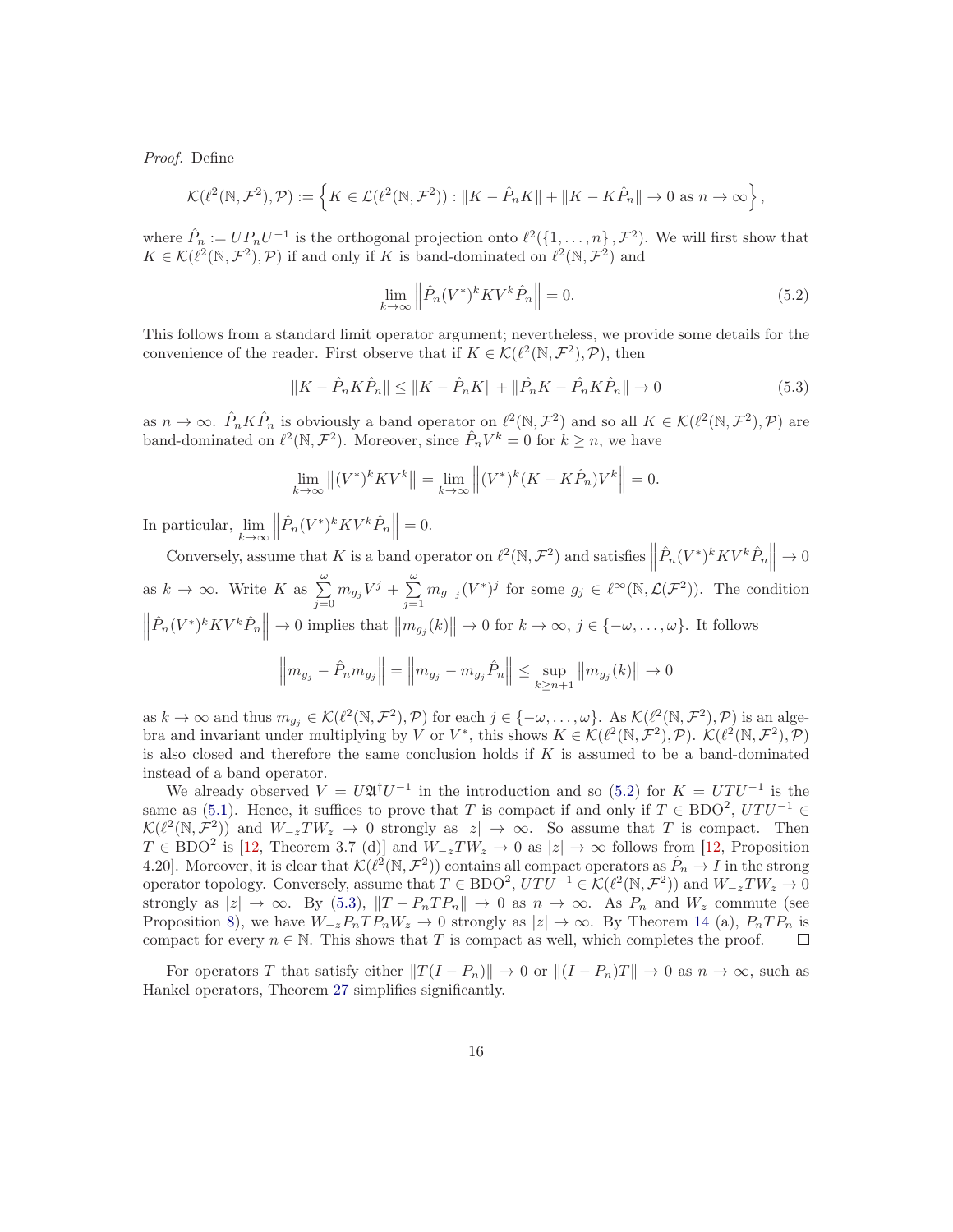**Corollary 28.** Assume that  $T \in \mathcal{L}(L^2(\mathbb{C}, \mu))$  satisfies either  $||T(I - P_n)|| \to 0$  or  $||(I - P_n)T|| \to 0$ as  $n \to \infty$ . Then T is compact if and only if  $T \in \text{BDO}^2$  and  $W_{-z}TW_z \to 0$  strongly as  $|z| \to \infty$ .

*Proof.* As T is compact if and only if  $T^*T$  is compact, is suffices to consider  $T^*T$ . We only prove the case when  $||T (I - P_n)|| \rightarrow 0$ ; the other case is similar. The condition  $||T (I - P_n)|| \rightarrow 0$  implies

$$
||(I - P_n)T^*T|| = ||T^*T(I - P_n)|| \to 0
$$

and therefore  $UT^*TU^{-1} \in \mathcal{K}(\ell^2(\mathbb{N}, \mathcal{F}^2), \mathcal{P})$ . The result now follows by the same arguments as in the last paragraph of the proof of Theorem [27.](#page-14-1)

The next corollary is now immediate. It can be viewed as a partial generalization of [\[13,](#page-18-6) Theorem 3.1].

<span id="page-16-0"></span>Corollary 29. Let  $f \in L^{\infty}(\mathbb{C})$  and  $k, n \in \mathbb{N}$ .

- (a)  $H_{f,(k)}$  is compact if and only if  $W_{-z}H_{f,(k)}W_z \to 0$  strongly as  $|z| \to \infty$ .
- (b)  $H_{f,n}$  is compact if and only if  $W_{-z}H_{f,n}W_z \to 0$  strongly as  $|z| \to \infty$ .

Of course, we also have the classical characterization of compact Hankel operators in terms of the Berezin transform. Quite suprisingly, the compactness of  $H_{f,(k)}$  does not depend on k. For  $f \in L^{\infty}(\mathbb{C}, \mu)$  we say that  $f \in VMO(\mathbb{C})$  if

$$
\widetilde{\left|f\right|^2} - |\tilde{f}|^2 \in C_0(\mathbb{C}).
$$

<span id="page-16-2"></span>**Theorem 30.** Let  $k, n \in \mathbb{N}$  and  $f \in L^{\infty}(\mathbb{C})$ . The following are equivalent:

- (a)  $H_{f,(k)}$  is compact,
- (b)  $H_{f,n}$  is compact,
- $(c)$   $f \in VMO(\mathbb{C})$ .

In particular,  $H_{f,(k)}$  is compact if and only if  $H_{\bar{f},(k)}$  is compact and  $H_{f,n}$  is compact if and only if  $H_{\bar{f},n}$  is compact.

*Proof.* Assume that  $H_{f,(k)}$  is compact. Then, by Corollary [29,](#page-16-0)  $W_{-z}H_{f,(k)}W_z \rightarrow 0$  strongly as  $|z| \to \infty$ . Let  $x \in \beta \mathbb{C} \setminus \mathbb{C}$  and choose a net  $(z_{\gamma})$  that converges to x. Then  $W_{-z_{\gamma}}T_{f,(k)}W_{z_{\gamma}}$ converges strongly to  $(T_{f,(k)})_x$ . It follows that

$$
f(\cdot+z_{\gamma})g=W_{-z_{\gamma}}M_{f}W_{z_{\gamma}}g=W_{-z_{\gamma}}T_{f,(k)}W_{z_{\gamma}}g+W_{-z_{\gamma}}H_{f,(k)}W_{z_{\gamma}}g\rightarrow (T_{f,(k)})_{x}g
$$

for all  $g \in \mathcal{F}_{(k)}^2$  as  $z_\gamma \to x$ . In particular, for  $g(w) = \bar{w}^{k-1}$ , we get

<span id="page-16-1"></span>
$$
\lim_{z_{\gamma} \to x} \int_{\mathbb{C}} |f(w + z_{\gamma}) - \psi(w)|^2 |w|^{2k - 2} d\mu(w) = 0,
$$
\n(5.4)

where  $\psi(w) := \frac{((T_{f,(k)})_x g)(w)}{\psi^{k-1}}$  for  $w \neq 0$ . As  $||f(\cdot + z_\gamma)||_{\infty} \le ||f||_{\infty}$  for all  $\gamma$ , we also have  $||\psi||_{\infty} \le ||f||_{\infty}$  $||f||_{\infty}$ . Moreover,  $g\psi \in \mathcal{F}_{(k)}^2$ . By Liouville's theorem for polyanalytic functions, this implies that  $g\psi$  is a polynomial in w and  $\bar{w}$  of degree at most  $k - 1$  (see [\[3,](#page-18-0) Theorem 2.2] or [\[16,](#page-19-12) Corollary 1]).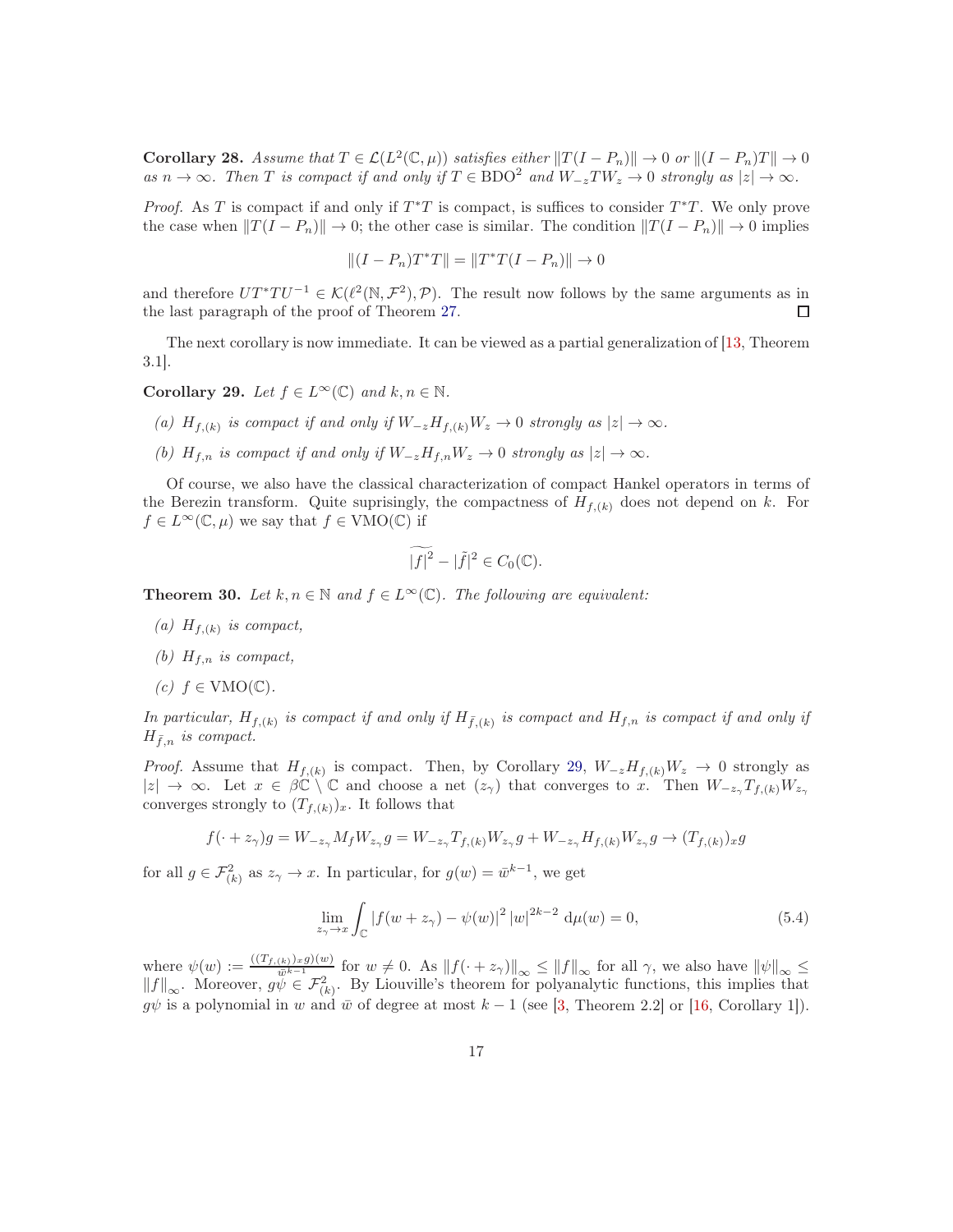But the only true polyanalytic functions of order k that are also a polynomial of degree  $k-1$  are multiples of g. It follows that  $\psi$  is constant. Furthermore, [\(5.4\)](#page-16-1) implies

$$
\lim_{z_{\gamma} \to x} \int_{\mathbb{C}} |f(w + z_{\gamma}) - \psi|^2 |w|^{2k - 2} |\phi(w)|^2 d\mu(w) = 0
$$

for bounded functions  $\phi$ . This shows that the net of multiplication operators  $M_{f(+z)}$  converges strongly to  $\psi I$  on the set  $\{g\phi \in L^2(\mathbb{C},\mu) : \phi \in L^\infty(\mathbb{C},\mu)\}$ . This set is dense in  $L^2(\mathbb{C},\mu)$  and therefore  $M_{f(\cdot+z_{\gamma})} \to \psi I$  strongly on  $L^2(\mathbb{C},\mu)$  as  $z_{\gamma} \to x$ . This of course implies  $(T_{f,(k)})_x = \psi I$  and  $(T_{|f|^2,(k)})_x = |\psi|^2 I$ , but also  $W_{-z_7}H_{f,(k')}W_{z_7} \to 0$  and  $W_{-z_7}H_{f,n}W_{z_7} \to 0$  in the strong operator topology for any  $k', n \in \mathbb{N}$ . Corollary [29](#page-16-0) therefore reveals that  $H_{f,(k')}$  and  $H_{f,n}$  are compact. The same argument as above, for  $k = 1$ , also shows that if  $H_{f,n}$  is compact, then  $W_{-z_{\gamma}}H_{f,(k')}\overline{W_{z_{\gamma}}}\to 0$ for any  $k' \in \mathbb{N}$ . This proves the equivalence of (a) and (b), and that the compactness is independent of k and n. For  $n = 1$ , the equivalence of (b) and (c) is well-known (see e.g. [\[27,](#page-19-13) Theorems 8.5 and 8.13]), but also follows directly from our previous results. Indeed,  $M_{f(\cdot+z_{\gamma})} \to \psi I$  implies

$$
\widetilde{|f|^2}(x) - |\widetilde{f}(x)|^2 = |\psi|^2 - |\psi|^2 = 0
$$

via Lemma [18,](#page-10-0) hence  $f \in VMO(\mathbb{C})$ .

Conversely, assume that  $f \in VMO(\mathbb{C})$ . Then the formula  $H_{f,1}^*H_{f,1} = T_{|f|^2,1} - T_{\bar{f},1}T_{f,1}$  implies  $\mathcal{B}_1(H_{f,1}^*H_{f,1}) = |f|^2 - ||T_{f,1}k_z||^2$ . Clearly,  $|\tilde{f}| \le ||T_{f,1}k_z||$  and so

$$
0 \leq \mathcal{B}_1(H_{f,1}^* H_{f,1}) \leq |f|^2 - |\tilde{f}|^2.
$$

It follows  $\mathcal{B}_1(H_{f,1}^*H_{f,1}) \in C_0(\mathbb{C})$ . Theorem [16](#page-9-2) now implies that  $H_{f,1}^*H_{f,1}$  is compact.

#### $\Box$

### 6 Remarks and open problems

It was quite surprising to the author that the compactness of the Hankel operators  $H_{f,(k)}$  is independent of k. Indeed, one is tempted to define  $VMO_{(k)}$ -spaces consisting of bounded functions satisfying

$$
\mathcal{B}_{(k)}(|f|^2) - |\mathcal{B}_{(k)}(f)|^2 \in C_0(\mathbb{C}).
$$

The same argument as in the proof of Theorem [30](#page-16-2) then shows that  $H_{f,(k)}$  is compact if and only if  $f \in VMO_{(k)}$ . But as it turns out, these  $VMO_{(k)}$ -spaces are all the same. This naturally leads to the following question.

Question 31. Is the compactness of Toeplitz operators  $T_{f,(k)}$  also independent of k? The argument used in the proof of Theorem [23](#page-12-1) does not quite work for  $k \geq 2$ , unfortunately.

In this paper we quite heavily used the functions  $B_n$ , which we introduced to generalize the Berezin transform. However, as the polyanalytic Fock spaces are reproducing kernel Hilbert spaces, it seems more natural to use the Berezin transform induced by normalized reproducing kernels. This turned out to not be very fruitful for our approach. Nevertheless, we pose the following question.

Question 32. Does the more standard Berezin transform  $z \mapsto \langle Tk_{z,n}, k_{z,n} \rangle$  have any useful properties in connection with compactness or Fredholmness problems on  $\mathcal{F}_n^2$ ? Its fairly obvious that if  $T \in \mathcal{L}(\mathcal{F}_n^2)$  is compact, then  $\langle Tk_{z,n}, k_{z,n} \rangle \to 0$  as  $|z| \to \infty$ , but we also know that this Berezin transform is not strong enough to characterize compactness in  $\mathcal{A}_n^2$ . Nevertheless, if restricted to Toeplitz operators (with certain symbols) something can maybe still be said.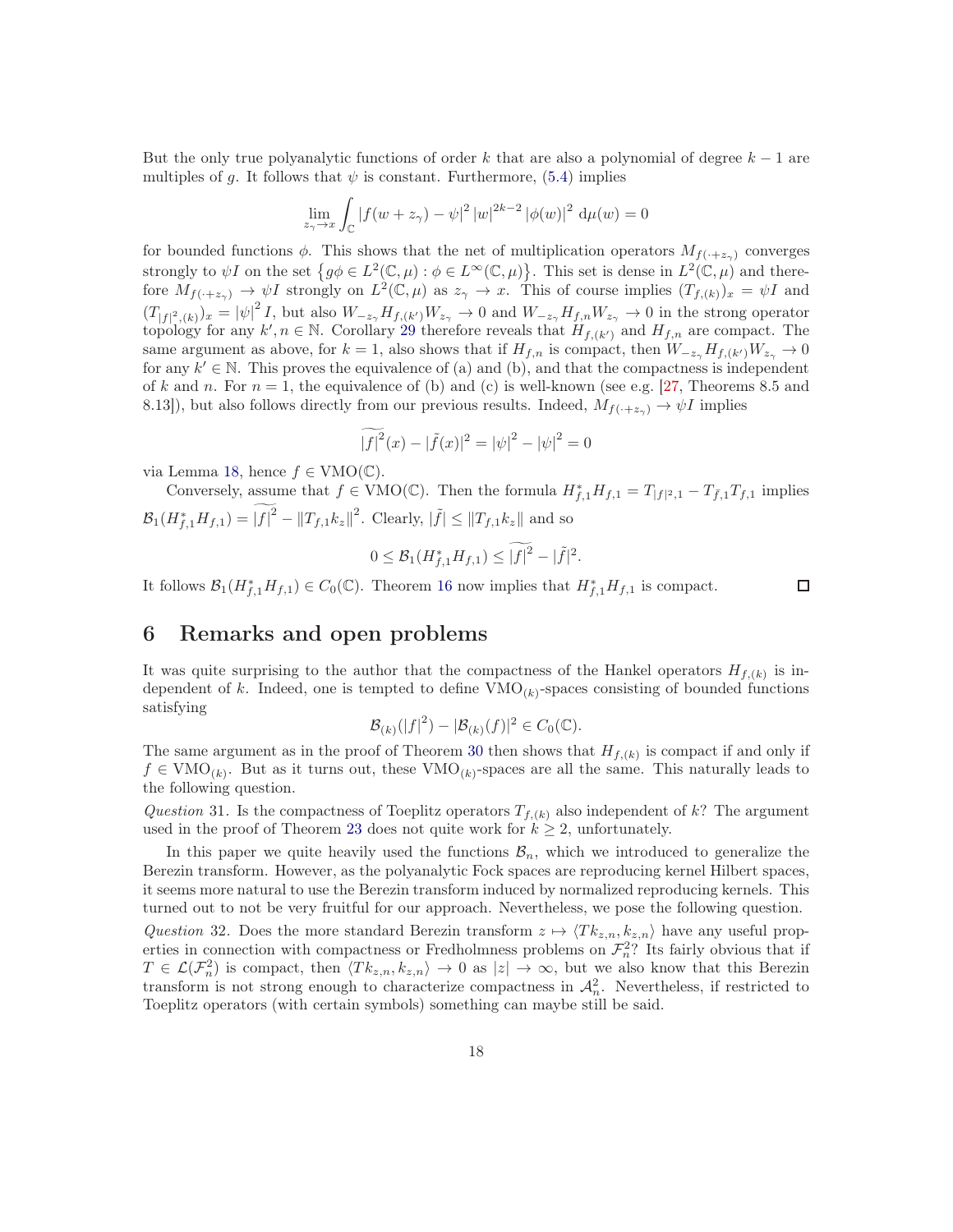We have seen in Corollary [6](#page-5-3) that every Toeplitz operator with bounded symbol is band-dominated. Bauer and Fulsche [\[5\]](#page-18-5) showed that the algebra of band-dominated operators on  $\mathcal{F}^2$ is generated by Toeplitz operators. A natural question is therefore:

Question 33. Are  $\mathcal{A}_{(k)}^2$  and  $\mathcal{A}_n^2$  also generated by Toeplitz operators for  $k, n \geq 2$ ? If not, can the band-dominated operators in Theorem [16](#page-9-2) and related results at least be replaced by an algebra of Toeplitz operators?

## <span id="page-18-1"></span>References

- <span id="page-18-2"></span>[1] L. D. Abreu, H. Feichtinger: Function spaces of polyanalytic functions, In: Harmonic and Complex Analysis and its Applications, 1-38, Trends Math., Birkhäuser, Basel, 2014.
- [2] S. Axler, D. Zheng: Compact operators via the Berezin transform, Indiana Univ. Math. J. 47 (1998), no. 2, 387-400.
- <span id="page-18-12"></span><span id="page-18-0"></span>[3] M. B. Balk: Polyanalytic functions and their generalizations, Complex analysis, I, 195-253, Encyclopaedia Math. Sci. 85, Springer, Berlin, 1997.
- [4] W. Bauer, L. A. Coburn, R. Hagger: Toeplitz quantization on Fock space, J. Funct. Anal. 274 (2018), 3531-3551.
- <span id="page-18-5"></span>[5] W. Bauer, R. Fulsche: Berger-Coburn Theorem, Localized Operators, and the Toeplitz Algebra, In: Bauer W., Duduchava R., Grudsky S., Kaashoek M. (eds) Operator Algebras, Toeplitz Operators and Related Topics. Oper. Theory Adv. Appl. 279, Birkhäuser.
- <span id="page-18-10"></span>[6] W. Bauer, J. Isralowitz: Compactness characterization of operators in the Toeplitz algebra of the Fock space  $F_{\alpha}^{p}$ , J. Funct. Anal. 263 (2012), 1323-1355.
- <span id="page-18-11"></span>[7] C. A. Berger, L. A. Coburn: Toeplitz operators on the Segal-Bargmann space, Trans. Am. Math. Soc. 301 (1987), no. 2, 813-829.
- <span id="page-18-3"></span>[8] M. Engliš: Compact Toeplitz operators via the Berezin transform on bounded symmetric domains, Integral Equ. Oper. Theory 33 (1999), no. 4, 426-455.
- <span id="page-18-4"></span>[9] R. Fulsche, R. Hagger: Fredholmness of Toeplitz operators on the Fock space, Complex Anal. Oper. Theory 13 (2019), 375-403.
- <span id="page-18-8"></span>[10] R. Hagger: The essential spectrum of Toeplitz operators on the unit ball, Integral Equ. Oper. Theory 89 (2017), no. 4, 519-556.
- <span id="page-18-7"></span>[11] R. Hagger: Limit operators, compactness and essential spectra on bounded symmetric domains, J. Math. Anal. Appl. 470 (2019), no. 1, 470-499.
- <span id="page-18-9"></span>[12] R. Hagger, C. Seifert: Limit operators techniques on general metric measure spaces of bounded geometry, J. Math. Anal. Appl. 489 (2020), no. 2, 124180, 36 pp.
- <span id="page-18-6"></span>[13] R. Hagger, J. A. Virtanen: Compact Hankel operators with bounded symbols, J. Operat. Theor. 86 (2021), no. 2, 317-329.